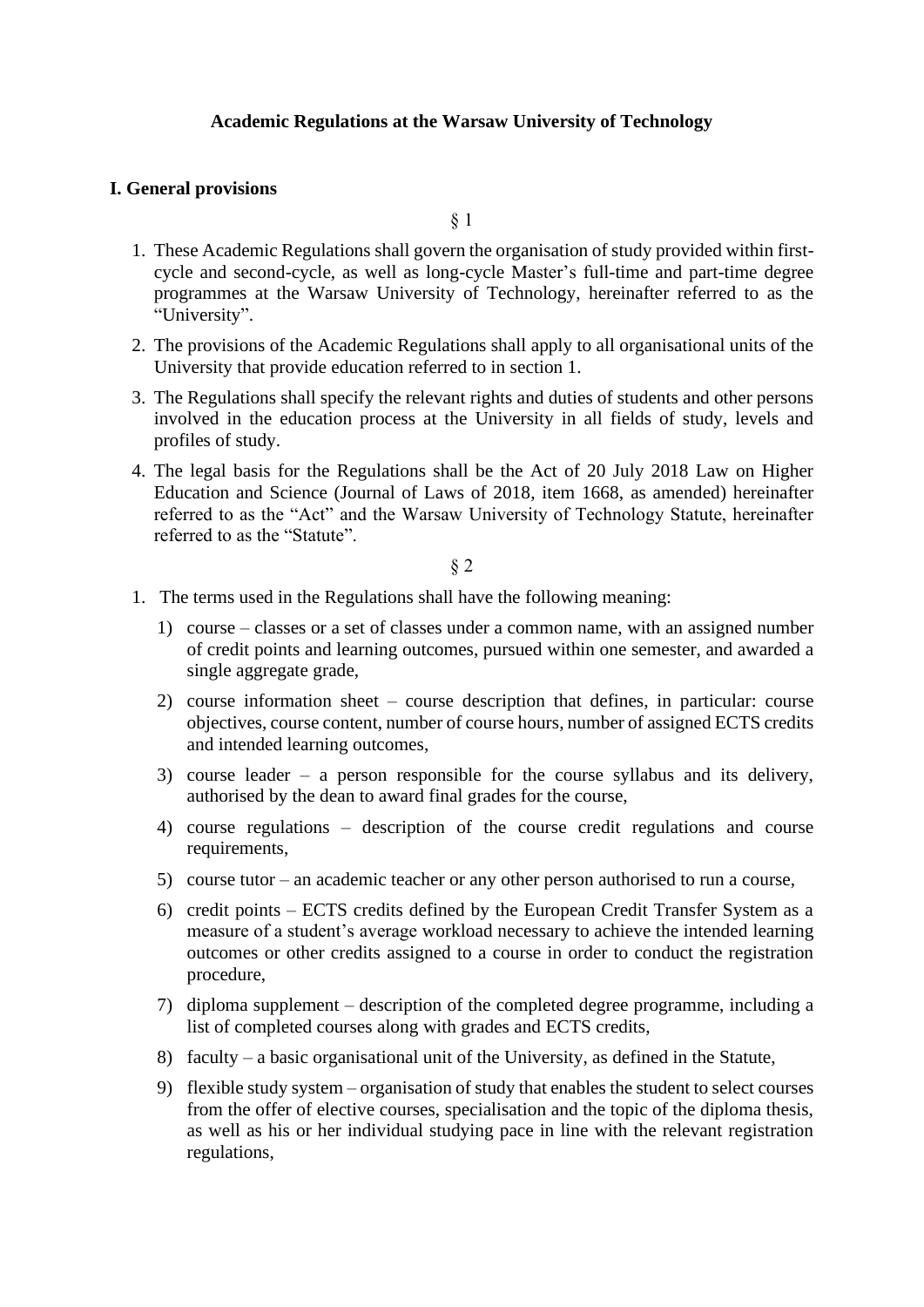- 10) full-time study a mode of study in which more than half of the ECTS credits awarded for the study programme may be obtained for courses with direct participation of academic teachers (or other persons who conduct classes) and students,
- 11) individual organisation of study approved by the dean at the request of the student, method of organisation of study including individual registration requirements which enable a change of the pace of study and, if possible, an individual study plan,
- 12) individual study plan approved by the dean at the request of the student, a list of courses which the student is required to pass, including courses pursued at other faculties or at other universities that ensure achievement of the learning outcomes in line with the study programme followed by the student,
- 13) learning outcomes a body of knowledge, skills and social competences acquired in the process of learning,
- 14) level of study first-cycle or second-cycle study, or long-cycle Master's study,
- 15) mode of study full-time or part-time study,
- 16) part-time study a mode of study in which fewer than half of the ECTS credits included in the study programme may be obtained for courses with direct participation of academic teachers (or other persons who conduct classes) and students,
- 17) passed course a course for which the student was awarded a positive final grade, entered into the University IT system,
- 18) programme of study description of the education process for a given field of study, level, profile and mode of study, leading to the achievement of intended learning outcomes, including in particular the allocation of ECTS credits to courses being followed,
- 19) registration the dean's decision on enrolling a student for a successive study stage,
- 20) retaking a course due to unsatisfactory academic progress the requirement to retake a course which has been failed, an equivalent course or a course from the same group of courses,
- 21) specialisation a separate part of the study programme,
- 22) study plan a list of courses in individual semesters of study,
- 23) study profile practical profile or general academic profile,
- 24) study stage part of the study programme pursued within a given period of time (semester or academic year), upon completion of which the dean shall take the decision to allow the student to continue the study or to take the diploma examination,
- 25) timetable a detailed timetable of classes in a given semester.
- 2. The term faculty shall also refer to any college or school providing a degree programme, and the terms dean, faculty board and faculty-level self-government body shall also refer respectively to the head, board and student self-government body of any such unit.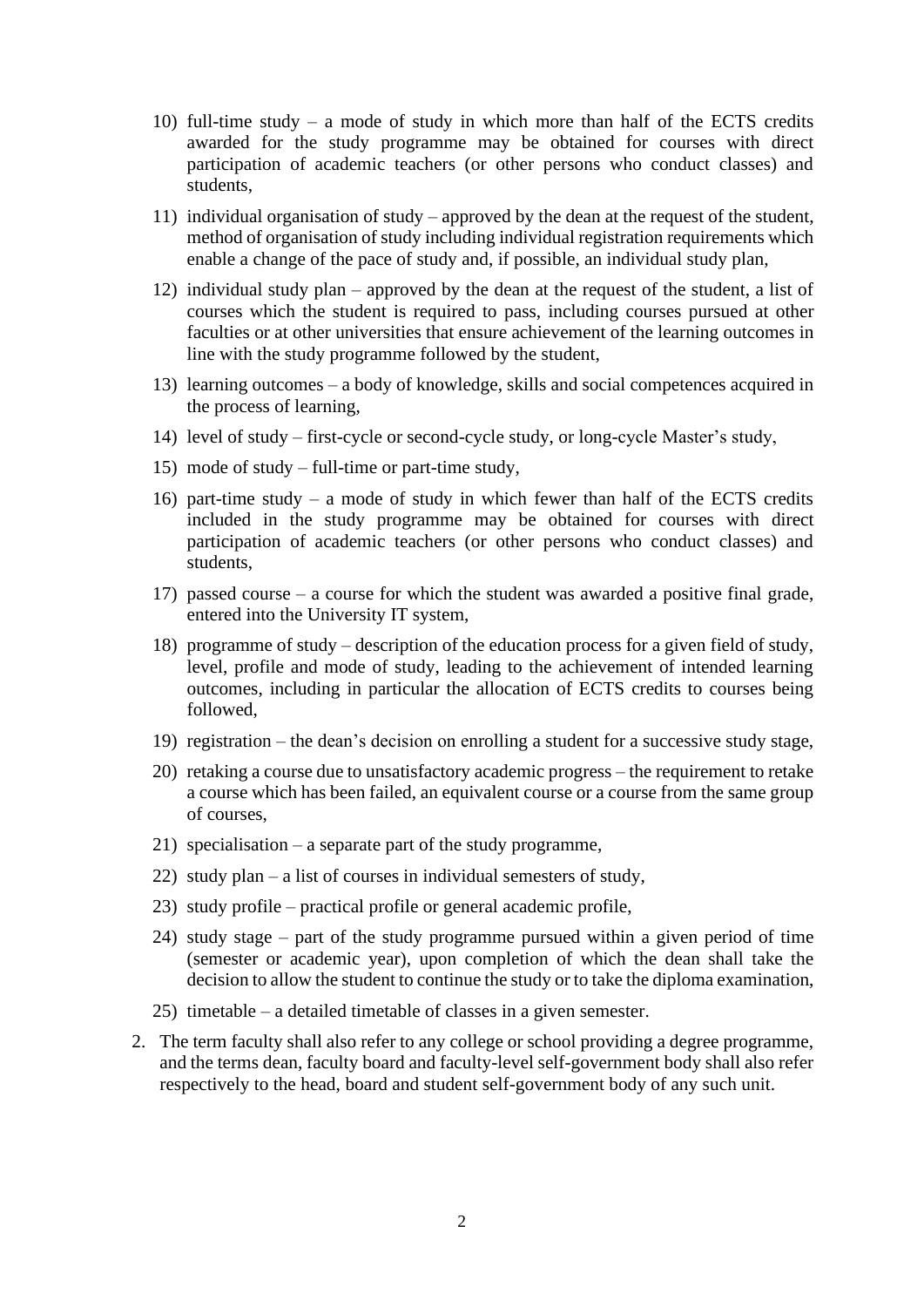- 1. A person shall be admitted to the University and acquire student rights and duties upon swearing the academic oath. The student shall confirm the fact of swearing the academic oath with the student's own signature. The wording of the oath shall be laid down in the Statute.
- 2. The student rights and duties shall expire on the day of the loss of student status, in particular upon graduation or upon being struck off the students' register, subject to section 3.
- 3. A person who graduated from first-cycle study shall retain student rights until 31 October of the year of graduation, excluding the right to benefits laid down in the Act.

- 1. The Rector shall be the superior and guardian of all students of the University.
- 2. Administrative decisions on individual students' matters, laid down in the Act, shall be issued by the Rector.
- 3. The Rector may authorise another person to take administrative decisions on individual students' matters.
- 4. Appeals against the Rector's administrative decisions shall be in the form of application for re-examination of the case. The appeal application shall be submitted in writing to the Rector through the intermediary of the relevant dean within 14 days of the receipt of the decision.
- 5. The dean shall take decisions on individual students' matters other than those referred to in section 2, including disputes and conflicts.
- 6. The decisions referred to in section 5 may be appealed against to the Rector. The appeal application shall be submitted within 14 days of the receipt of the decision. The appeal to the Rector shall be submitted by the student through the intermediary of the authority that took the decision. The Rector's decision on the appeal shall be final.

§ 5

Student self-government bodies shall represent the interests and express opinions of the students of the University. They also decide or decide jointly with the University authorities on matters concerning students, in accordance with the University's internal legal regulations.

- 1. The University may charge tuition fees for:
	- 1) education in part-time study;
	- 2) retaking courses in full-time study due to unsatisfactory academic progress;
	- 3) education in a foreign language of instruction;
	- 4) courses not included in the study programme;
	- 5) education of foreigners in full-time study in Polish as the language of instruction.
- 2. The University may also charge fees for:
	- 1) conducting admissions proceedings;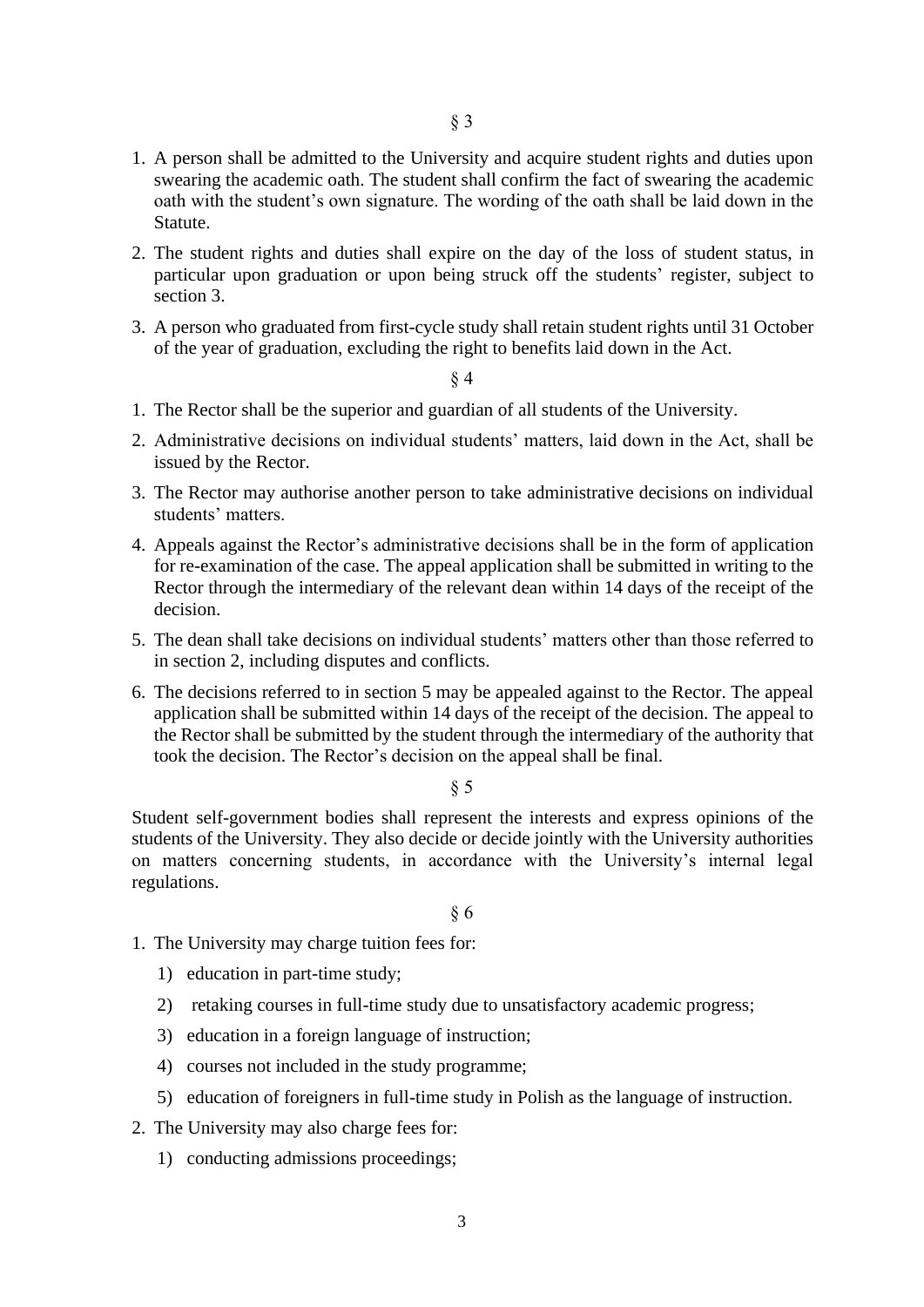- 2) conducting confirmation of learning outcomes;
- 3) issuing a student record book and student ID, as well as copies of these documents;
- 4) issuing a foreign-language copy of the diploma of graduation and diploma supplement, other than those issued in accordance with Art. 77 section 2 of the Act;
- 5) use of halls of residence and canteens.
- 3. The amounts of fees referred to in section 1 and section 2 points 2 and 6, the regulations on charging the fees, as well as the conditions and procedures of exemption therefrom shall be laid down in the University's internal legal regulations.
- 4. Students admitted to study through resumption or transfer from another university shall pay the tuition fees referred to in section 1 in accordance with the amounts and regulations laid down in the University's internal legal regulations.
- 5. The regulations on charging fees for foreigners and the amounts of the fees shall be determined in the Act and related regulations and in the University's internal legal regulations.

### **II**. **Organisation of studies**

- 1. Part-time study at the University shall be organised as:
	- 1) evening study,
	- 2) extra-mural study,
	- 3) distance learning.
- 2. For the full-time study option and the evening and distance-learning study option in parttime degree programmes, the academic year shall include two semesters: the winter semester and the summer semester, while:
	- 1) the winter semester shall include 15 weeks of classes, a winter holiday period, a minimum two-week winter examination period and the registration period;
	- 2) the summer semester shall include 15 weeks of classes, a spring holiday period, a minimum two-week summer examination period, an uninterrupted summer holiday of minimum 4 weeks, a minimum two-week autumn examination period and the registration period;
- 3. For the extra-mural study option in part-time degree programmes, the academic year shall include two semesters: the winter semester and the summer semester, while:
	- 1) the winter semester shall include at least 7 two- or three-day on-campus sessions, a winter examination period during the two on-campus sessions after the end of the classes and the registration period;
	- 2) the summer semester shall include at least 7 two- or three-day on-campus sessions, a summer examination period during the two on-campus sessions after the end of classes, one or two examination on-campus sessions in the autumn examination period and the registration period;
- 4. Internships and field work may take place at any time during the academic year in accordance with the study programme.
- 5. For degree programmes conducted jointly with another university, an institute of the Polish Academy of Sciences, a research institute, an international institute, a foreign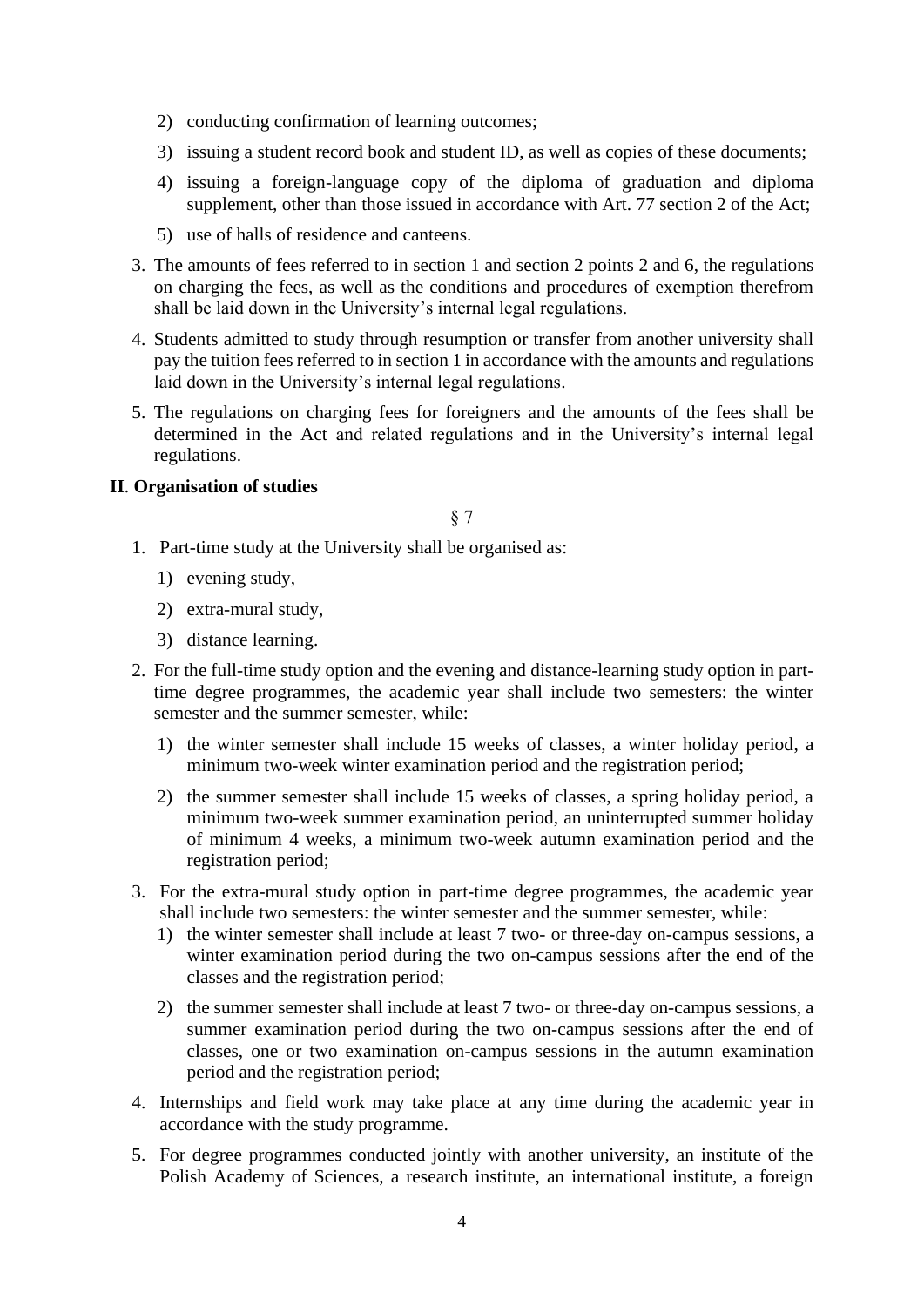university or a scientific organisation, the organisation of the academic year shall be laid down in a joint degree programme agreement.

- 6. The Rector shall establish the academic calendar for each academic year and publish it at least four months prior to the beginning of the academic year.
- 7. The Rector may establish class-free days or class-free hours during the academic year, and the dean may establish class-free hours.
- 8. The dean may change the date of the end of classes in the last semester of first-cycle study.

§ 8

- 1. Schedules for examination periods shall be established by the dean after consultation with the faculty-level self-government body and with regard to the dates of examinations in foreign languages, and shall be published no later than three weeks before the beginning of the period. The schedule for the autumn examination period and the schedule for the summer examination period should be published simultaneously.
- 2. In order to conduct examinations, the following shall be set in the examination period:
	- 1) in the winter examination period at least two dates for each course of the winter semester ending with an examination,
	- 2) in the summer examination period at least two dates for each course of the summer semester ending with an examination,
	- 3) in the autumn examination period at least one date for each course of the winter and summer semesters ending with an examination, subject to sections 3 and 4.
- 3. In the case of courses ending with an examination which are conducted both in the winter and summer semester, in the autumn examination session no dates for examinations on courses conducted in the winter semester shall be set.
- 4. If the study programme provides for winter-semester-based registration, after consultation with the faculty-level self-government body, the dean may set the dates of retake examinations after the winter semester outside of the examination sessions.

§ 9

- 1. Students shall follow degree programmes in accordance with a defined study programme. Study programmes and the learning outcomes defined therein shall be laid down by the Senate upon the motion of the dean, after consultation with the faculty board and faculty-level self-government body.
- 2. Study plans shall be published at least 3 months prior to their commencement.
- 3. A detailed class timetable, established by the dean after consultation with the facultylevel self-government body, shall be published at least seven days before the beginning of classes in a given semester.

- 1. The University shall participate in the European Credit Transfer System (ECTS).
- 2. Education at the University shall be based on a flexible study system.
- 3. Classes within part-time programmes and those within full-time programmes shall be run separately.
- 4. Courses shall be taught in the language specified in the study programme, with the exception of foreign language classes. Second-cycle or long-cycle Master's degree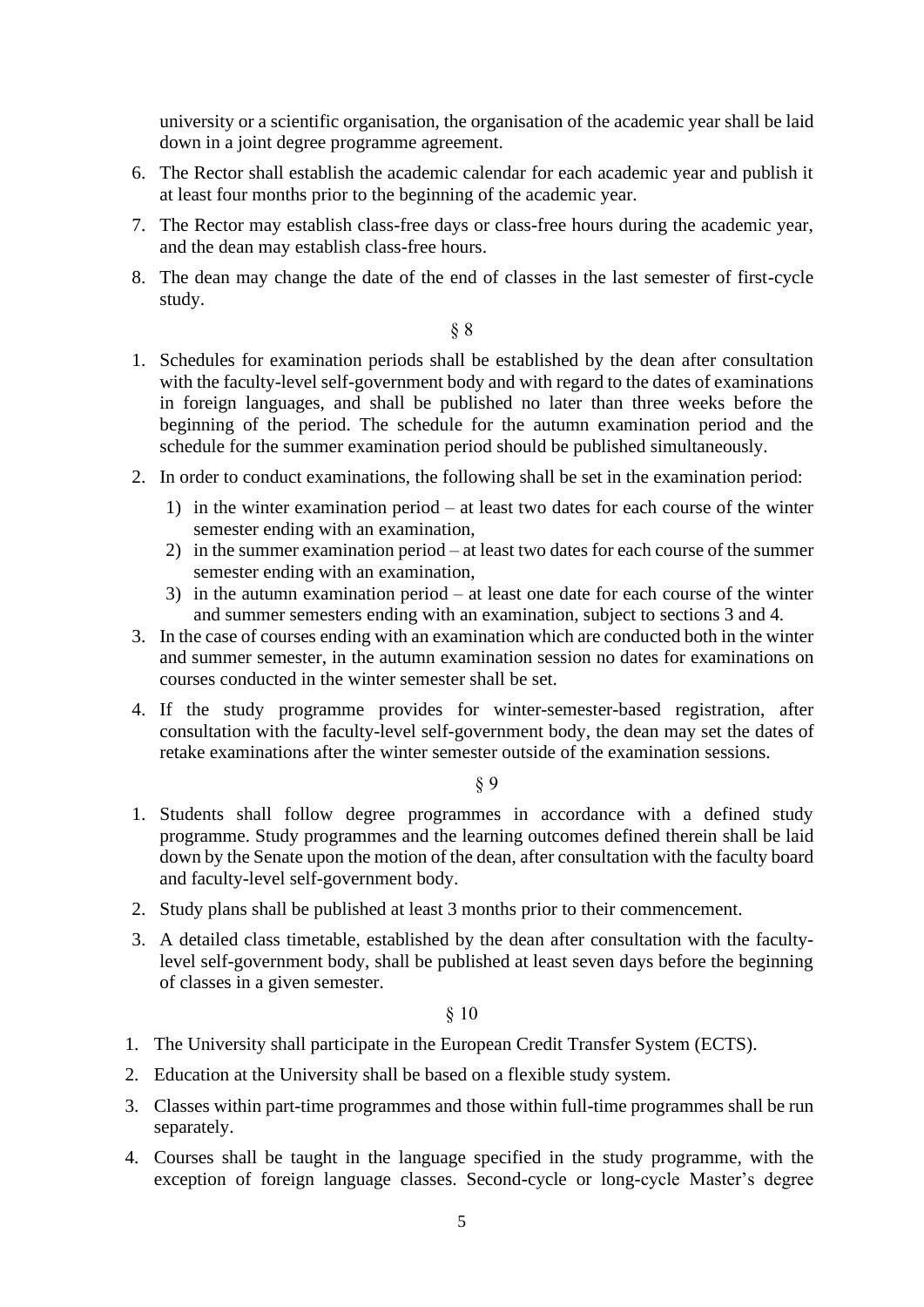programmes in Polish as the language of instruction may include elective courses taught in a foreign language.

- 5. The study programme in Polish as the language of instruction may include elective courses taught in a foreign language.
- 6. The regulations on the selection of specialisation and elective courses shall be laid down by the dean after consultation with the faculty-level self-government body.
- 7. In order to graduate, the student shall meet all the requirements defined in the study programme, i.e.:
	- 1) pass all the compulsory courses,
	- 2) pass internships if they are obligatory,
	- 3) pass elective courses so that the total number of credits is no less than the required number of credits,
	- 4) submit a diploma thesis approved by the thesis advisor,
	- 5) satisfy any other requirements, if provided for in the study programme

and pass the diploma examination.

- 1. For each course offered, the course leader shall draw up a course information sheet, the content of which is specified by the University's internal legal regulations, and make it available to students.
- 2. For each course offered, the course leader shall draw up a course information sheet which shall be made available to students and include information on:
	- 1) recommendations or restrictions on student participation in a course resulting from the required sequence in which the courses should be followed in line with the study plan,
	- 2) regulations on student mandatory attendance at courses for which attendance is obligatory, including the allowable limit of non-attendance and justification of nonattendance,
	- 3) methods of partial and/or final verification of learning outcomes achievement by the student (examination, written and oral tests, reports on laboratory tests, projects and others),
	- 4) types of materials and devices approved for use by students during verification of learning outcomes achievement,
	- 5) rules for awarding course credit and the final course grade,
	- 6) dates and methods of providing information on grades awarded to students, and the rules for improving the grades,
	- 7) possibility and rules for students' participation in tests and examinations held on additional dates,
	- 8) rules on retaking particular types of classes included in the course due to unsatisfactory academic progress.
	- 3. The course regulations may also include information other than that listed in section 2, depending on the specificity of given classes.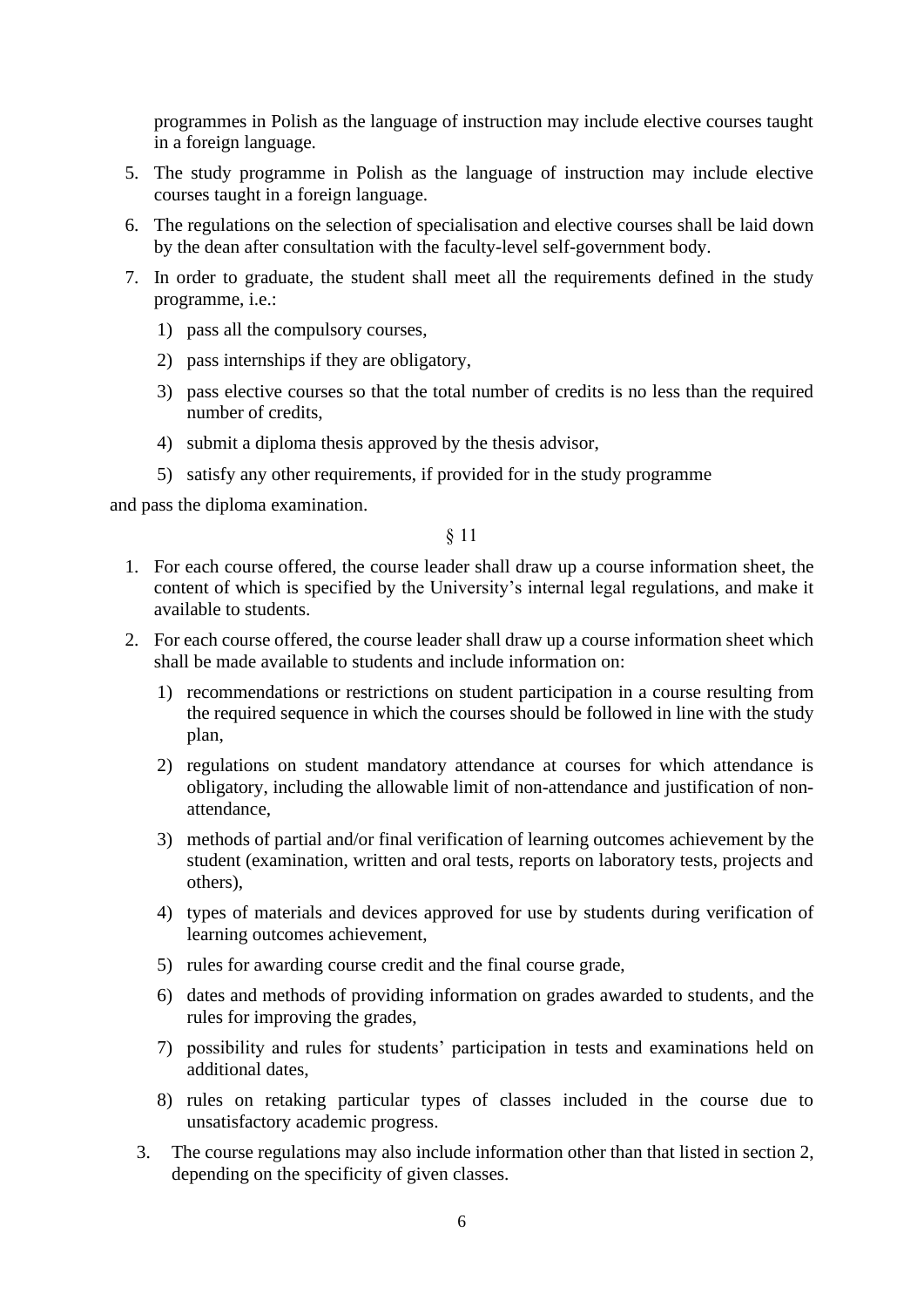- 4. Upon the consent of the majority of students taking a given course, regulations and rules referred to in section 2 may be subject to change during classes and in the period when the course can be completed.
- 5. Students pursuing a given course may submit their comments on the course regulations.
- 6. During the first class or organisational meeting, the course tutor shall present and provide students with access to the following information:
	- 1) course regulations,
	- 2) course objectives and course content,
	- 3) intended learning outcomes,
	- 4) schedule of partial and/or final verification of learning outcomes achievement, in particular the due dates for written and oral tests, deadlines for submission of reports on laboratory work and projects, and the dates for retakes if allowed within a particular course,
	- 5) list of recommended literature,
	- 6) dates and place of office hours, having regard to the students' class schedule.
- 7. Attendance in classes, with the exception of lectures, shall be compulsory and it can be monitored. The rules for justification of non-attendance shall be laid down in course regulations. In disputed cases, the decision on justification of non-attendance shall be taken by the dean.
- 8. Students may record sound and image during classes only upon the consent of the course tutor. Should such consent be granted, the recorded materials may not be made publicly available.
- 9. A student with a disability may apply to the dean to have a faculty supervisor appointed from among academic teachers. The decision shall be taken by the dean after consultation with the Section for the Disabled in the Office for Student Affairs. The role of the supervisor shall be to specify and present to the dean special needs of the student in terms of organisation and completion of the education process, including study and learning adjustments in accordance with the type of his or her disability.

### **III. Admission to study**

- 1. A student shall be admitted to study based on admissions procedure, confirmation of learning outcomes, or transfer from another domestic or foreign university.
- 2. The regulations governing admission to study based on admissions procedure in a given academic year, in particular the requirements, the mode, and the starting and closing dates for admission, shall be laid down by the Senate.
- 3. The regulations, requirements and procedure of admission based on confirmation of learning outcomes shall be laid down in the University's internal legal regulations.
- 4. A person expelled from the study as a result of a disciplinary penalty may not be readmitted to study at the University prior to the deadline for the penalty to be erased from the register of penalties.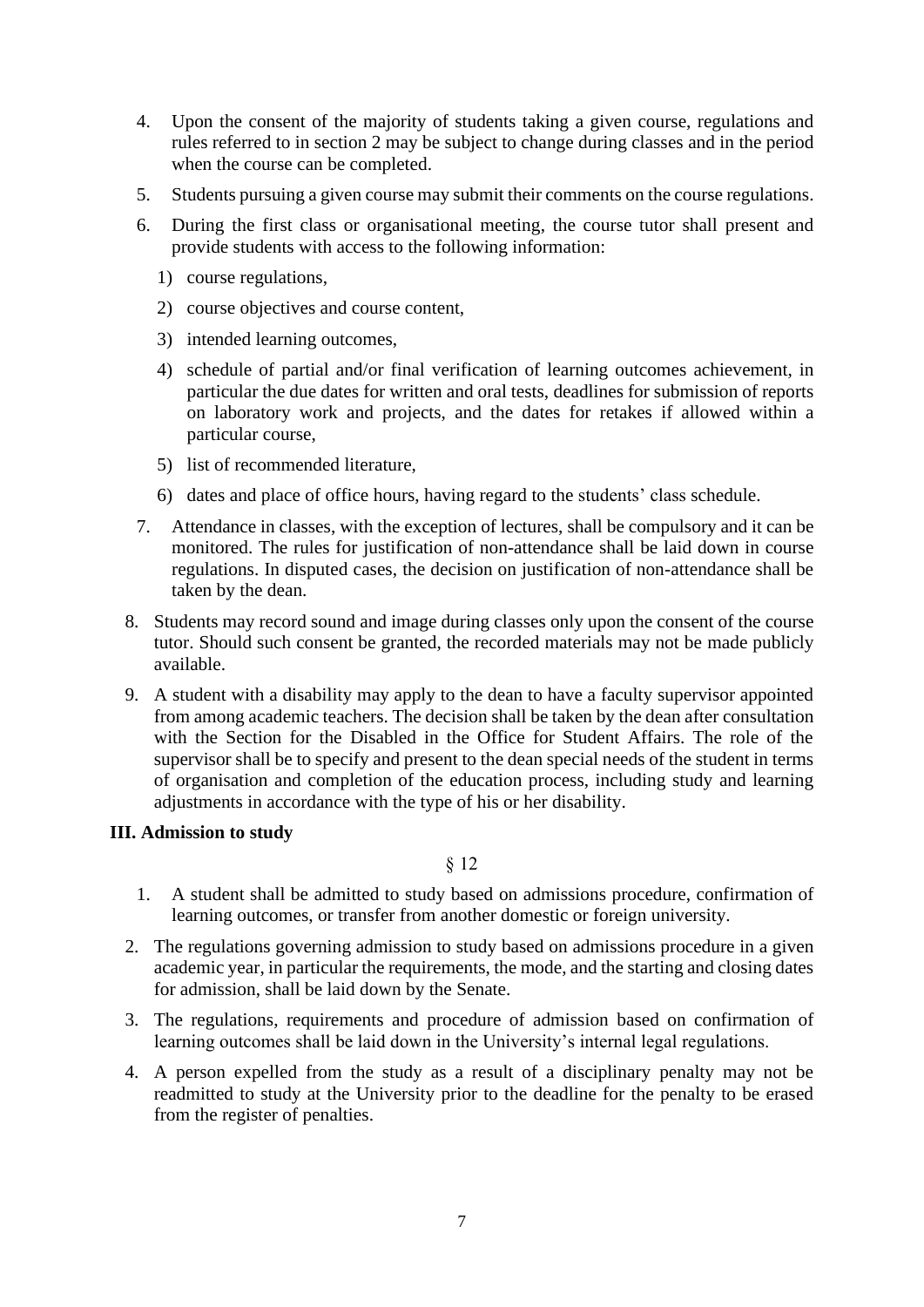- 1. A student may be admitted to study at the University through transfer from another home or foreign higher education institution, on the basis of the Rector's decision, having obtained a written consent to the transfer from the home institution. For foreigners, the decision is taken by the Rector at the request of the dean.
- 2. Only a student who has successfully completed at least the first year of first-cycle study or long-cycle Master's study, or the first semester of second-cycle study at the home institution shall be eligible to apply for transfer.
- 3. A student shall be transferred at the student's application submitted no later than one month prior to the beginning of the semester for which the student is to be admitted to the study. With the admissions application, the student shall be obliged to submit the documentation on the course of study completed at the home institution, confirmed thereby.
- 4. On the basis of the documentation on the course of study at the home institution, the dean may recognise the learning outcomes achieved by the student and course credits awarded to the student prior to admission to the University.
- 5. The dean of the receiving faculty shall determine the admissions requirements, including the need to conduct a qualifications test, the number of recognized semesters of study and shall set a list of curriculum differences that the student shall be required to make up for as well as the final dates for their completion.
- 6. In the event that a qualifications test is conducted, the decision on admission to study through transfer from another university shall be based on the result thereof.
- 7. In the event of divergences between the learning outcomes achieved at the home institution and the learning outcomes achieved at the receiving faculty at the same study stage, the student shall be admitted to a lower semester of study than he or she was registered on at the home institution, subject to § 22 section 2.

- 1. A person admitted to study shall be registered as a student of the University and shall be given a unique student record book number, an individual bank account number to be used for payments to the University, an individual University email account and an individual account in the University IT system.
- 2. Having sworn the academic oath, the student shall receive a student ID card. The student may receive a student record book or a matriculation act if these are used in the unit providing the study programme.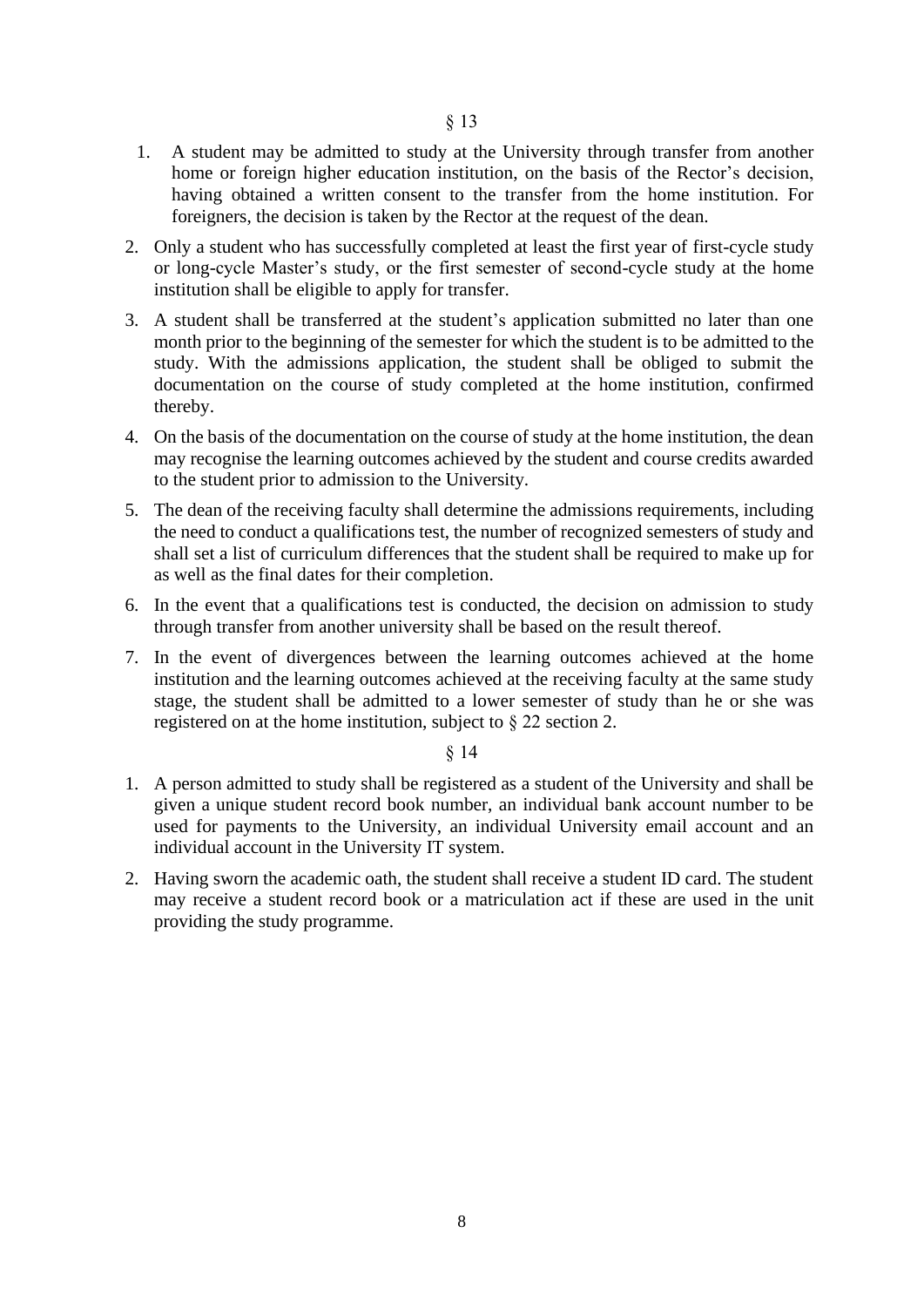# **IV**. **Resumption of study**

- 1. An application to resume study may be submitted by a person struck off the register of students after completing at least the first year of first-cycle study or long-cycle Master's study, or the first semester of second-cycle study.
- 2. Study shall be resumed in the field of study that the person applying for resumption pursued before and to the study programme pursued at the moment of resumption of study.
- 3. Prior to the resumption, the dean shall define the terms, time limit and the method how to make up for the previously uncompleted courses and curriculum differences in the study programme pursued by the person resuming study.
- 4. The person resuming study shall be required to make up for the unfulfilled requirements and curriculum differences specified by the dean, as referred to in section 3, regardless of the number of semesters previously completed. The person resuming study shall present a medical certificate on no health contraindications to pursuing a given field of study, subject to section 4a.

4a. The person resuming study only in order to take the diploma examination, without fulfilling other requirements laid down in the study programme, shall not be required to present a medical certificate on no health contraindications to pursuing a given field of study.

- 5. Resumption of study shall be based on the Rector's decision. Study shall be resumed to the semester directly following the semester when the student was struck off the register of students, except for resumption of study in order to take the diploma examination.
- 6. In order to take the diploma examination, study shall be resumed for the period necessary to prepare and conduct the diploma examination following the submission of the diploma thesis by the person applying for resumption and after the person applying for resumption has met other requirements defined in the study programme.
- 7. The application for resumption of study may be submitted no later than 5 years after the decision on striking a student off the register of students has become final.
- 8. No more than two resumptions of study by the same person shall be allowed and no more than three applications for resumption of study may be submitted.
- 9. Resumption of study shall not be possible if the student struck off the register has failed to settle financial and material liabilities towards the University.

### **V. Study regulations and student registration**

- 1. Types of classes which may be provided within a course shall include: lectures, tutorials, project and laboratory classes, and seminars.
- 2. Course credit shall be based on verification of the learning outcomes achieved by a student as a result of participating in all the classes conducted within a given course.
- 3. A course pursued in a given semester in the form of classes of various types shall be awarded a final grade in accordance with the course regulations.
- 4. Course credit shall be given by the course leader who shall also enter the grade into the documentation of the course of study in the IT system. The course leader may be replaced by an academic teacher authorised by the dean.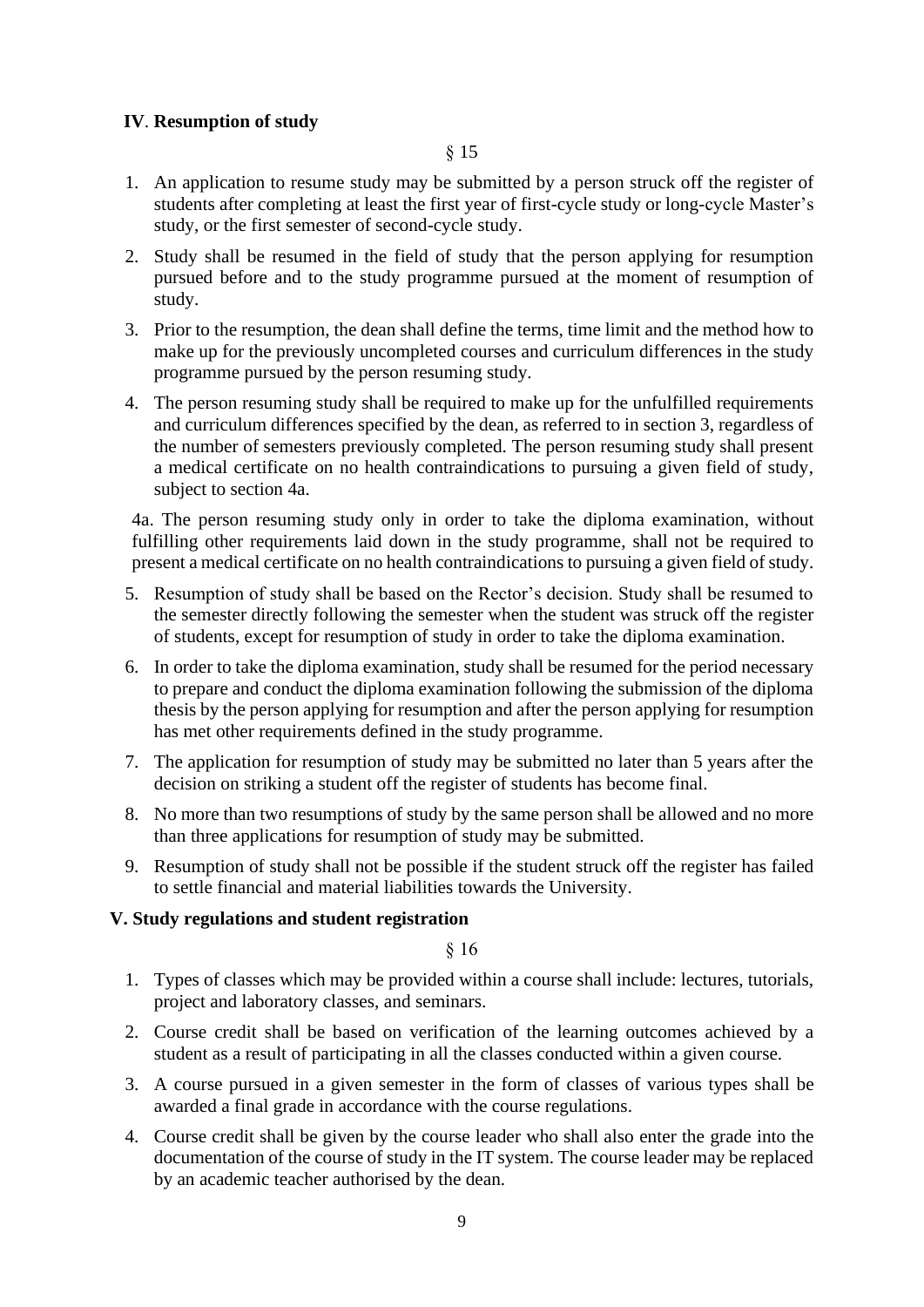5. Course credit shall mean assignment of a relevant number of credits specified in the study programme.

#### § 17

- 1. An examination shall verify the learning outcomes achieved by a student within the scope defined by the syllabus for a given course. An examination shall be conducted by the course leader, who may be replaced by an academic teacher authorised by the dean.
- 2. Except for the examination, verification of the learning outcomes achieved by a student shall take place before the end of classes in the semester. In justified cases, the dean may set another date for verification of learning outcomes achievement.
- 3. A person subject to verification of learning outcomes achievement shall, upon request, present an identity document or a student ID card.
- 4. At all dates of examinations and tests, identical rules shall apply to verification of learning outcomes achievement and grade determination.
- 5. Verification of learning outcomes achievement shall be done in the language of instruction. In justified cases, the dean may grant permission for the student to complete some courses in a language other than the language of instruction.
- 6. A student shall have a right to take an examination on one of the three examination dates set within examination periods or outside of examination periods. The student may take the examination at other times, if provided for in the course regulations.
- 7. In the case of a course that is pursued both in the winter semester and the summer semester, a student pursuing the course in the winter semester may take the examination on one of the two examination dates set for the winter examination period, and if the student did not pursue the course in the summer semester, the student may take the examination in the autumn examination period.
- 8. The timing of the examination may not interfere with other classes attended by the student.
- 9. Regulations governing the conduct of examinations in foreign languages shall be defined by the University's internal legal regulations.
- 10. The dean or course leader may recognize the learning outcomes achieved by the student as a result of completing other study programmes or through participation in research, development and implementation work, a research camp, work in student research, artistic and sports groups, national and international educational programmes or student internship, as the achieved learning outcomes of a given course, and may fully or partly exempt the student from participation in the classes of this course.
- 11. At the request of a student with a disability, the dean may change the method for verification of the achieved learning outcomes to adapt it to the type of the student's disability.

- 1. The following grades and their verbal descriptors shall be used to determine the level of learning outcomes achievement for a given course:
	- 1)  $5.0$  five or very good,
	- 2) 4.5 four and a half or above good,
	- 3)  $4.0$  four or good,
	- 4) 3.5 three and a half or fairly good,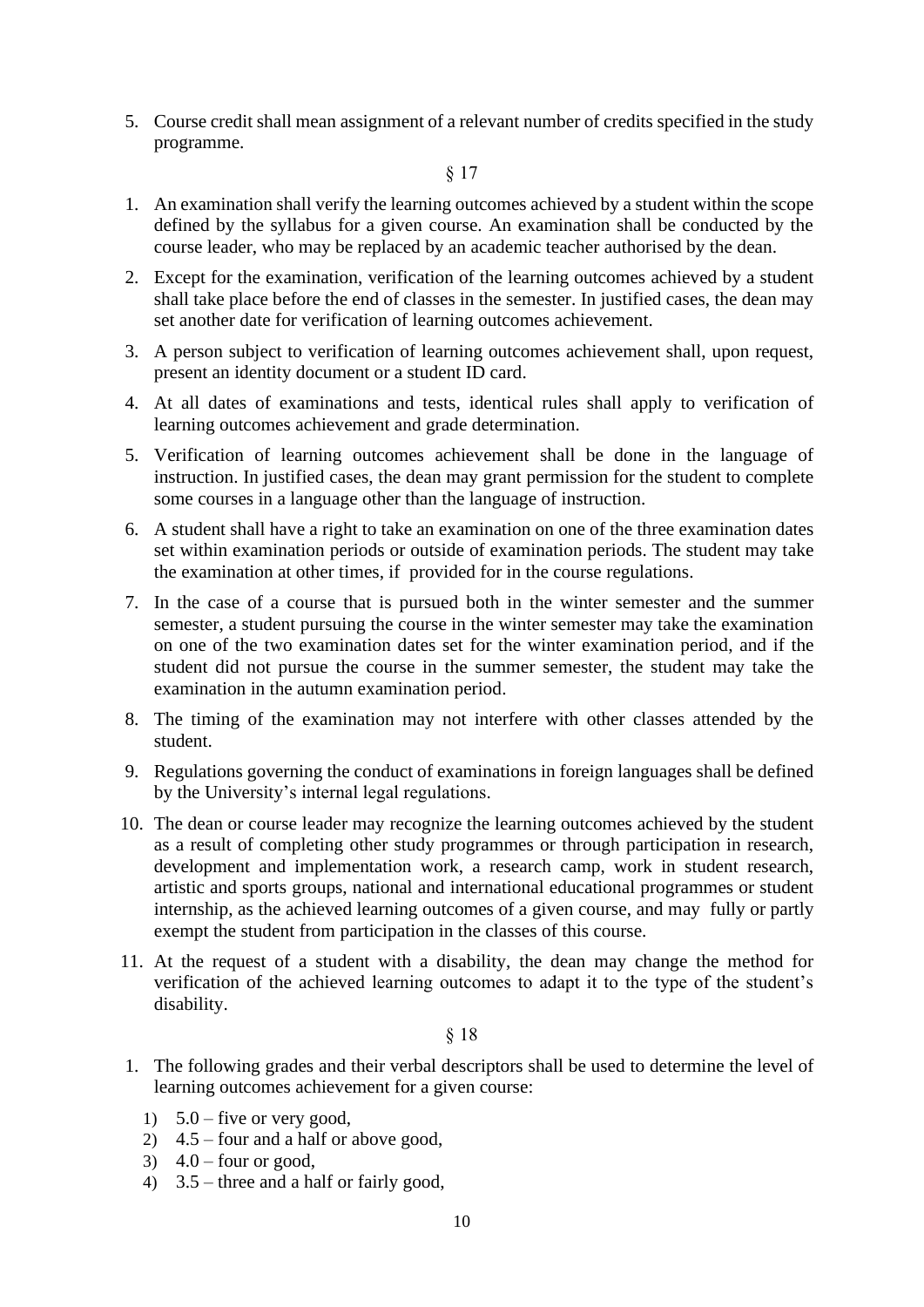- 5) 3.0 three or satisfactory,
- 6)  $2.0 -$  two or fail.
- 2. A fail grade (2.0) shall be equivalent to non-completion of a course by a student.
- 3. Some courses specified in the study programme may be graded in a descriptive way as passed or failed.
- 4. The weighted average of grades shall be determined on the basis of all numerical grades awarded since the commencement of study (cumulative average) or within a given study stage (stage average), where the weight shall be the numbers of credits assigned to each course for which a grade has been awarded.
- 5. A range of courses other than that laid down in section 4 may be taken into account when calculating the weighted average of grades, depending on its specific applications defined by separate regulations.
	- § 19
- 1. The course tutor shall provide students with the results from the verification of learning outcomes achievement immediately after the award of the grade but no later than 2 days prior to the date of the next examination or test.
- 2. The course tutor shall ensure that the student has access to view his or her marked written papers until the end of a given academic year.
- 3. The course leader shall enter the final grades for the course into the documentation of the course of study in the University IT system by the deadline specified by the dean. Failure to enter the final grade for the course shall be equivalent to entering the grade 2.0 or fail.
- 4. If during the verification of learning outcomes achievement, it is established that the student works with external assistance or uses materials or devices unauthorised by the course regulations, the student shall be awarded a fail grade and shall lose the right to pass the course being currently pursued.

- 1. Within four days of the date on which the results from the verification of learning outcomes achievement for a given course are communicated, a student raising objections to the correctness of the conduct of the verification procedure may submit to the dean a substantiated request for verification of learning outcomes achievement before a board.
- 2. The dean may order a verification of learning outcomes achievement before a board on his or her own initiative.
- 3. The verification of learning outcomes achievement before a board should take place within 7 days from the submission of the request by the student or the decision made by the dean. A board composed of at least three academic teachers shall be appointed by the dean. At the request of the student or a body of student self-government, a chosen academic teacher or a representative of student self-government may sit on the board.
- 4. The verification of learning outcomes achievement before a board, conducted in the form of an examination, may be attended by a person indicated by the student as an observer.
- 5. The verification of learning outcomes achievement before a board may involve reassessment of the examination paper or test if they were done in writing.
- 6. The result of the verification of learning outcomes achievement taken before a board shall be final at a given study stage.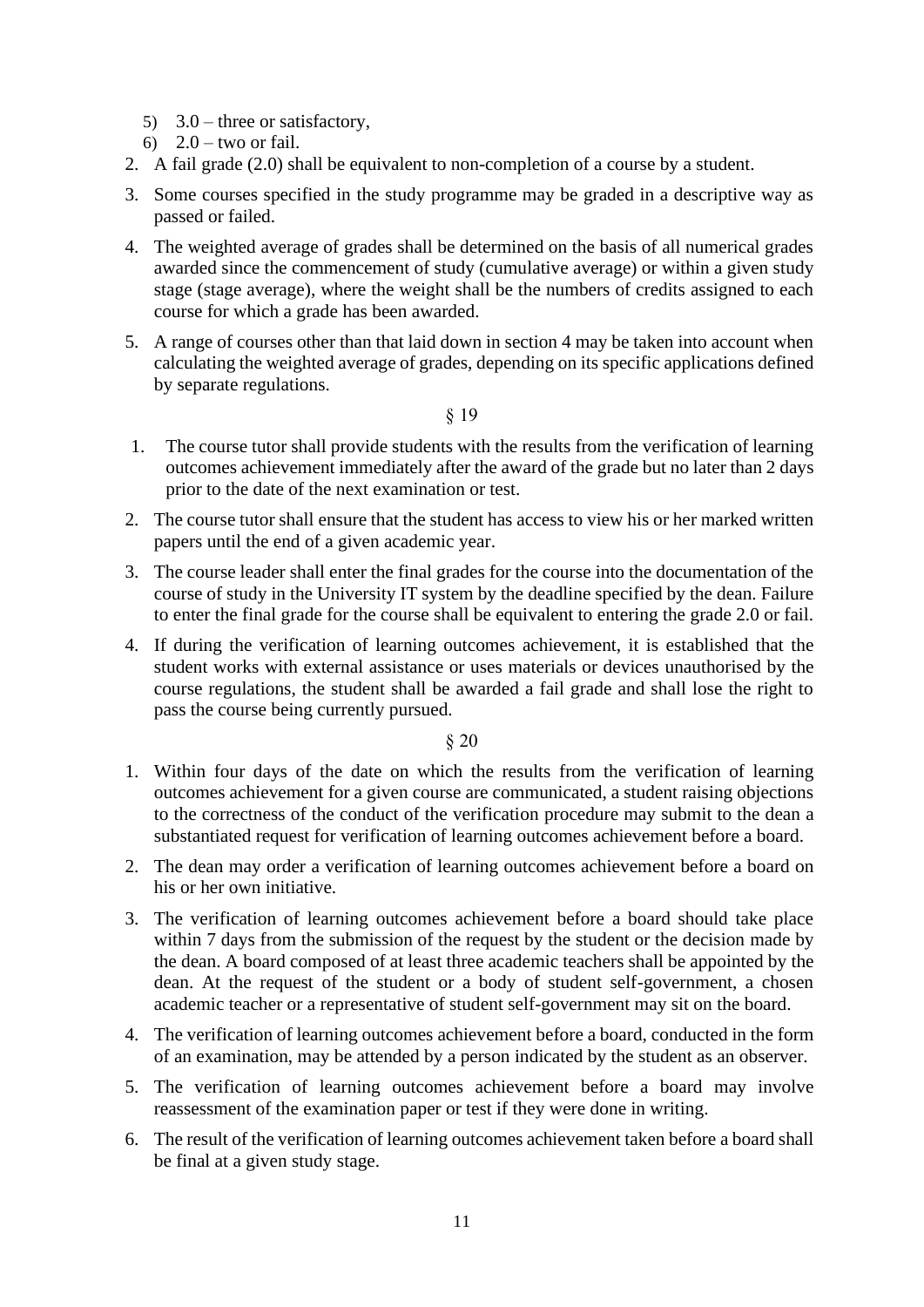- 1. Non-completion of a course at a given study stage shall result in the necessity to retake the classes in this course, i.e., to complete the course again, to complete an equivalent course or a course from the same group of courses, depending on the study programme. Retaking classes in a course shall require payment of a fee in accordance with the procedures and to the amount determined by the University's internal legal regulations.
- 2. If the retaken course includes classes of various types, the student may be exempt from the requirement to retake some classes for which the achieved learning outcomes have undergone positive verification. The conditions of such exemption shall be laid down in course regulations.

- 1. Detailed rules of registration for consecutive study stages shall be laid down by the dean after consultation with the faculty board. The rules shall be published no later than twelve months prior to the commencement of the registration period.
- 2. A full-time student may be registered for no longer than two semesters beyond the nominal duration of the study. The limit of the maximum study duration shall exclude periods of leaves.
- 3. For each study stage, the dean shall set the minimum and full registration requirements, while:
	- 1) meeting the minimum registration requirements shall allow the student to be registered for the subsequent study stage,
	- 2) meeting full registration requirements determined both for a given study stage and for all preceding study stages shall mean that the preceding study stages shall be deemed passed,
	- 3) full registration requirements should cover the requirement to pass all compulsory courses and the requirement to obtain the total number of credits determined in the study programme for all preceding study stages.
- 4. Registration for a subsequent study stage shall be performed by the dean within the time limit set by the Rector.
- 5. Lack of academic progress determined on the basis of the student's failure to meet the minimum registration requirements may be the basis for striking the student off the register of students.

- 1. Prior to the commencement of classes in a semester, the student shall, within the time limit set by the dean, declare the courses to be pursued in the semester.
- 2. Detailed regulations on submission of declarations on course enrolment, including the consequences of failure to submit thereof, shall be determined by the dean.
- 3. On the basis of the declarations submitted, lists of students enrolled for courses and classes in these courses shall be drawn up. The possibility to attend a course or to participate in classes may be limited by the course sequence requirements and by the student group size.
- 4. After consultation with the faculty board, the dean may determine additional conditions for course attendance or class participation.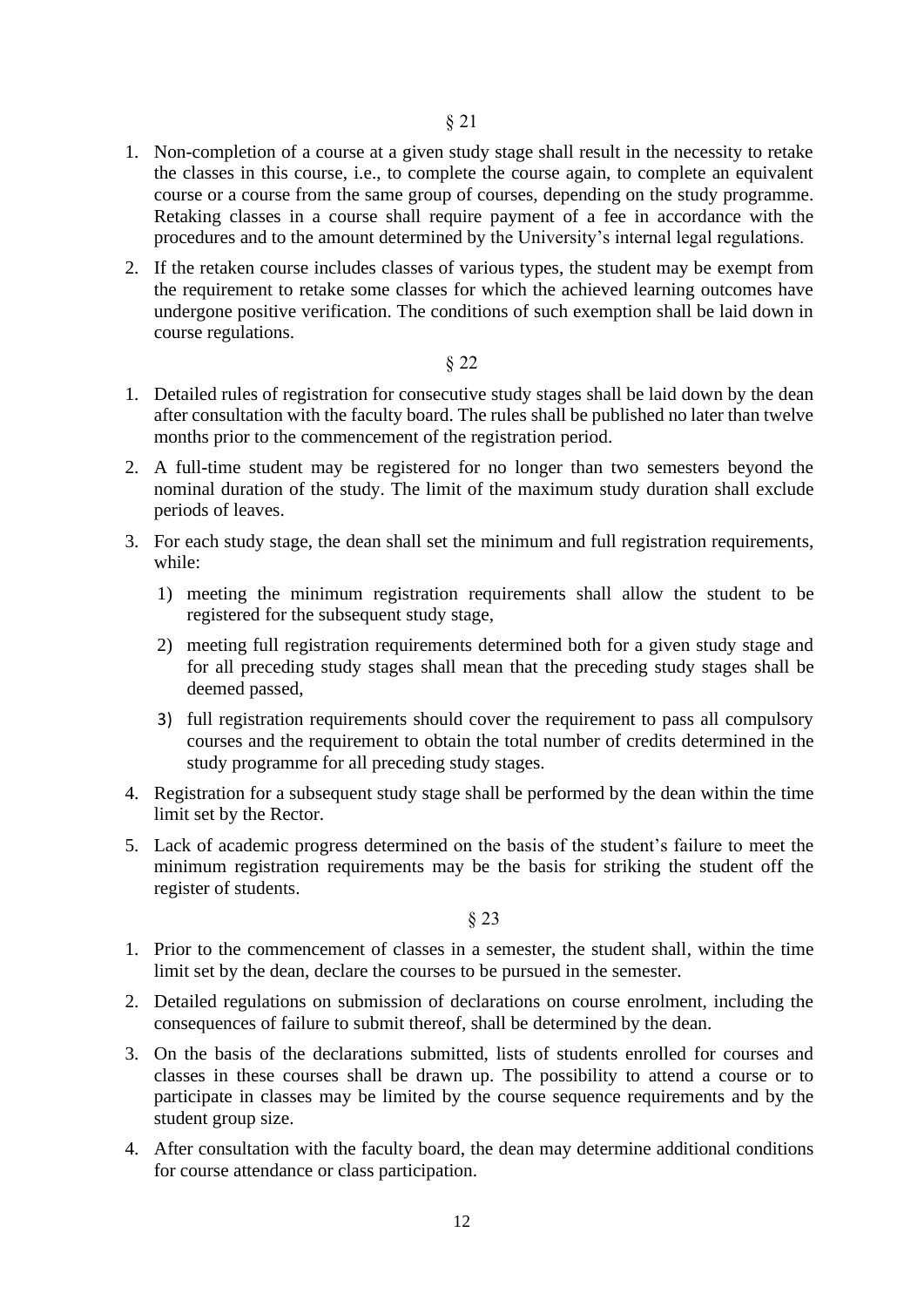5. A student who fails to present a valid medical certificate stating no contraindications to participate in classes during which he or she may be exposed to harmful, uncomfortable or hazardous conditions, and has not done the health and safety training, may be refused permission to participate in classes.

§ 24

- 1. Individual organisation of study may be applied for by:
	- 1) a student with outstanding achievements, in particular scientific, artistic or sports achievements,
	- 2) a student with a disability if this is required by his or her health condition certified with a relevant medical opinion or a medical certificate,
	- 3) a student whose health condition prevents him or her from fulfilment of student duties in a normal manner, as certified with a relevant medical assessment or a medical certificate,
	- 4) a student who pursues more than one full-time study programme,
	- 5) a student admitted to study based on confirmation of learning outcomes achievement or through transfer from another university,
	- 6) a student who changes the study programme through transfer within the University.
- 2. The dean may consent to an individual organisation of study at the student's justified request submitted at least 2 weeks prior to the beginning of the semester, whereas this deadline shall not apply to the case referred to in section 1 point 3. The consent to an individual organisation of study shall be granted for a definite period and shall be restricted by the University's organisational capacity.
- 3. In full-time study, the dean shall consent to an individual organisation of study at the request submitted by a pregnant student or by a parent-student. The consent to an individual organisation of study may then be granted for a period necessary to complete the study programme.
- 4. Individual organisation of study may not be the reason for extension of the registration deadline.

- 1. Part of the study programme may be completed outside the home unit, e.g., at another faculty of the University or another domestic or foreign university, in particular pursuant to interuniversity agreements stemming from the University's participation in domestic and international student exchange programmes.
- 2. Completion of part of the study programme outside the home unit shall require the dean's consent. The dean's consent shall constitute a promise that course credits obtained by the student shall be recognised on account of the requirements of the study programme pursued in the home unit.
- 3. The decision to recognize courses passed by the student outside the home unit shall be taken by the dean at the student's request upon investigation of the submitted documentation of the course of study completed outside the home unit. Recognition of the courses passed shall depend on confirmation of equivalence of the learning outcomes achieved by the student with the learning outcomes defined for courses listed in the study programme in the home unit.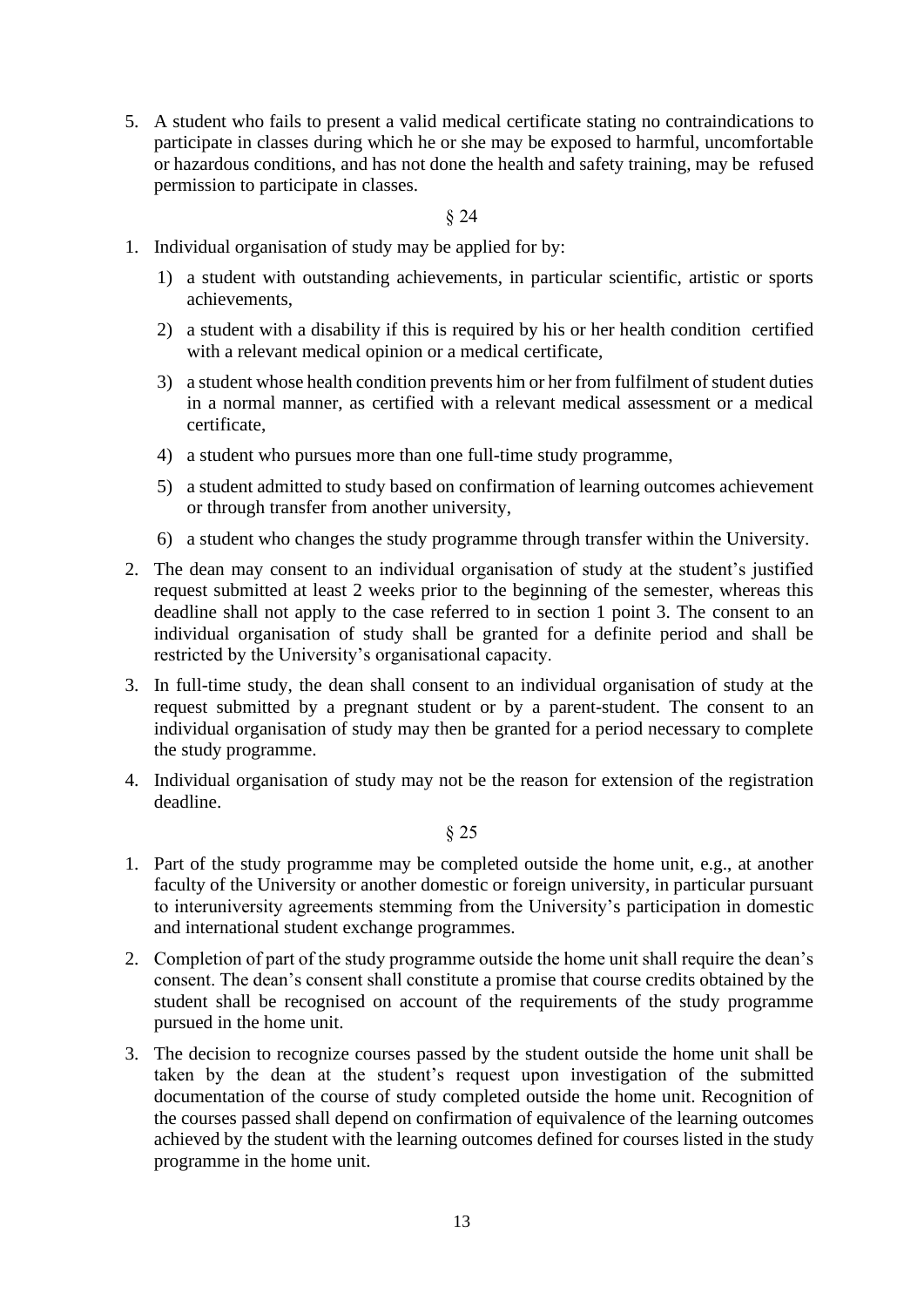- 4. The dean shall define the number of ECTS credits assigned to the courses passed by the student and shall convert the grades awarded to the grading scale used at the Warsaw University of Technology if the courses have no number of credits assigned or if the grading system used at the receiving university is different from the system at the Warsaw University of Technology.
- 5. Outside the home unit, a student may complete courses not included in the study programme pursued in the home unit. In the case where the dean determines there is no equivalence between the learning outcomes achieved by the student and the learning outcomes defined for courses listed in the study programme in the home unit, the courses may be recognized as extra-curricular courses.

- 1. A student may apply to the dean for recognition of learning outcomes achieved in the course of his or her professional, scientific or other activity. The application shall document the achievement of learning outcomes equivalent to learning outcomes defined in the study programme being pursued by the student.
- 2. The dean shall determine the procedure and method of documenting the application and the limit of credits that can be awarded following the recognition of learning outcomes achievement.
- 3. The application for recognition of learning outcomes achievement should be evaluated by an academic teacher appointed by the dean.
- 4. The opinion of the academic teacher shall include: evaluation of the completeness and accuracy of the documentation confirming the student's achievement of learning outcomes, evaluation of the correctness of the student's assessment of the workload related to achievement of learning outcomes and a proposed grade.
- 5. If the application is approved, the dean shall award the student credit for the course equivalent to the achieved learning outcomes, assign it the number of due credits and award a grade which shall be included in the weighted grade average.

### § 27

- 1. Internships may be completed at the University or in other external entities. Professional work may be recognised as an internship if the learning outcomes achieved as a result of its performance correspond to the learning outcomes defined for internships provided for in the study programme. The rules and procedures for internship completion shall be laid down in the study programme and the University's internal legal regulations.
- 2. The credit for internships shall be awarded by the dean or by an academic teacher authorised by the dean.
- 3. If a student participates in research and development work, the dean or an academic teacher authorised by the dean may recognize the achievement of learning outcomes defined for internships in the study programme and may exempt the student from the requirement to complete an internship.

#### § 28

1. A student who has outstanding academic achievements may apply to the dean for consent to follow an individual study plan.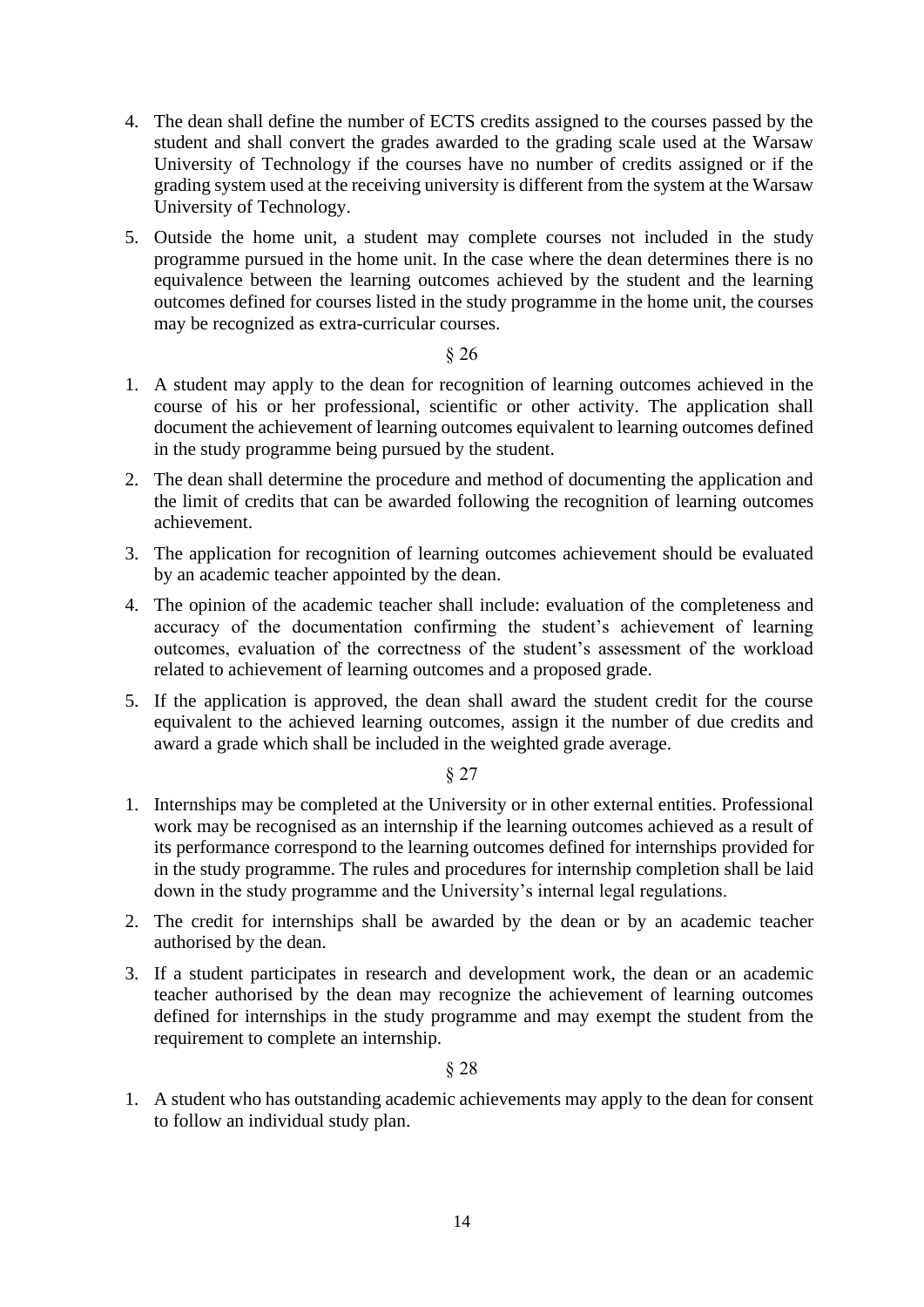- 2. A request to follow an individual study plan can be made by a student who has successfully completed the first year of first-cycle study or long-cycle Master's study, or the first semester of second-cycle study.
- 3. In justified cases, the dean may grant permission to a student to follow an individual study plan despite his or her failure to meet the requirements referred to in section 2.
- 4. A student applying for an individual study plan shall:
	- 1) request an academic teacher to act as his or her academic tutor,
	- 2) design a study plan together with his or her tutor and submit it to the dean for approval.
- 5. Changes to the individual study plan may be made at the joint request submitted to the dean by the student and the tutor. The decision to introduce any such changes shall be taken by the dean.
- 6. Where difficulties arise in the implementation of an individual study plan, the dean, having consulted the tutor, shall take a decision allowing further implementation of the programme, adjusting it or withdrawing consent for the individual study plan.

# **VI. Award of diploma and graduation**

- 1. The diploma thesis shall be prepared by a student under the supervision of a thesis supervisor authorised by the dean. In the case of second-cycle study and long-cycle Master's study, the diploma thesis shall be prepared under the supervision of a person who holds at least the doctoral degree.
- 2. The diploma thesis shall be an independent elaboration on a research or practical topic or a technical achievement, reflecting a student's general knowledge and skills related to his or her field of study, level of study and educational profile, as well as testifying the acquired analytical and critical thinking skills. In particular, the diploma thesis may be a written paper, a published article, project work, as well as a construction or technological work.
- 3. Out of his or her initiative, a student may propose the topic of his or her diploma thesis relevant to his or her academic and professional interests and to the study programme followed.
- 4. The diploma thesis may be a result of teamwork provided that the contribution of each team member is specified in detail.
- 5. The diploma thesis shall be presented in the form of a hard copy together with its digital version. The diploma thesis must include the title, an abstract and a list of keywords in Polish and in English, and if a student applies for a copy of the diploma translated into a foreign language other than English, the thesis must also include the title, an abstract and a list of keywords in the relevant language.
- 6. At the student's request, approved by the diploma thesis supervisor, the dean may give consent for the thesis to be written in a language other than the language of instruction. Such a diploma thesis shall include the title, an abstract and a list of keywords in Polish, in English, and in the language of the thesis if it is other than the above mentioned languages.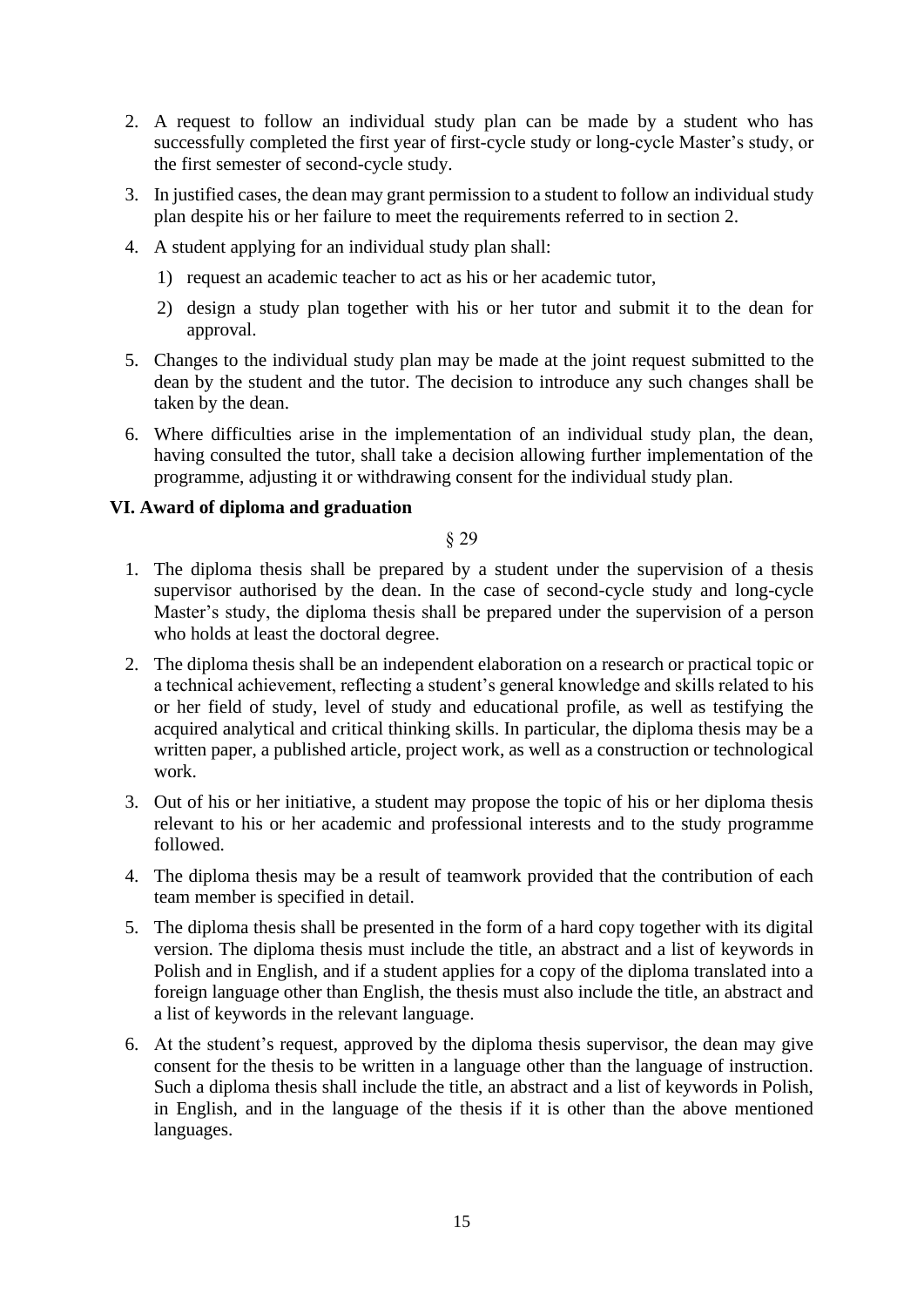7. The diploma thesis may be a part of a research programme conducted either by the University or by a student research group; it may also be prepared in cooperation with an external entity.

#### § 30

- 1. A student shall be required to submit his or her diploma thesis, approved by the thesis supervisor, no later than three weeks before the end of the semester in the case of a Bachelor's (*inżynier* and *licencjat*) thesis, and until the last day prior to the beginning of the registration period in the case of a Master's (*magister*) thesis.
- 2. At the request of the thesis supervisor or at the request of the student, the dean may extend the deadline for the submission of the diploma thesis, but this shall not exceed a period of three months from the deadlines set in section 1 above.
- 3. Provisions of §33 section 1 point 3 of the Regulations shall apply to a student who fails to submit the diploma thesis by the specified deadline.
- 4. The dean shall appoint a reviewer of the thesis from among persons authorised to supervise diploma theses.
- 5. The thesis supervisor and reviewer shall draw up opinions on the thesis, including proposed grades. Both opinions shall be made available to the student no later than three days before the date of the diploma examination.
- 6. The confidentiality rules for diploma theses the subject of which constitutes a legally protected secret shall be laid down in the University's internal legal regulations.
- 7. In the case of a prolonged absence of a diploma thesis supervisor, which may affect the timely submission of the thesis, at the student's written request, after consultation with the head of the unit in which the thesis is prepared, the dean shall appoint a person who shall, on a temporary basis, take over the duties of the thesis supervisor.

§ 31

1. The decision to admit a student to the diploma examination shall be taken by the dean.

Admission to the diploma examination requires that:

1) the student has satisfied the requirements laid down in the study programme,

2) the student has submitted a diploma thesis approved by the thesis supervisor,

3) the thesis supervisor has stated that the thesis is the student's own work, having regard to the results of the plagiarism check report.

- 2. Before taking the diploma examination, the student shall settle all the due obligations towards the University.
- 3. The diploma examination should be held no later than within 30 working days following the date of admission thereto, excluding class-free days. The setting of the date for the examination and notification of the student thereof shall take place no later than three days before the examination.
- 4. The diploma examination shall be taken before a board appointed by the dean and composed of at least four members, including: the chairperson of the board, the supervisor of the diploma thesis, the thesis reviewer, and an academic teacher representing the specialisation or field of study of the student taking the examination. The diploma examination board may not be chaired by the thesis supervisor. In special cases, the dean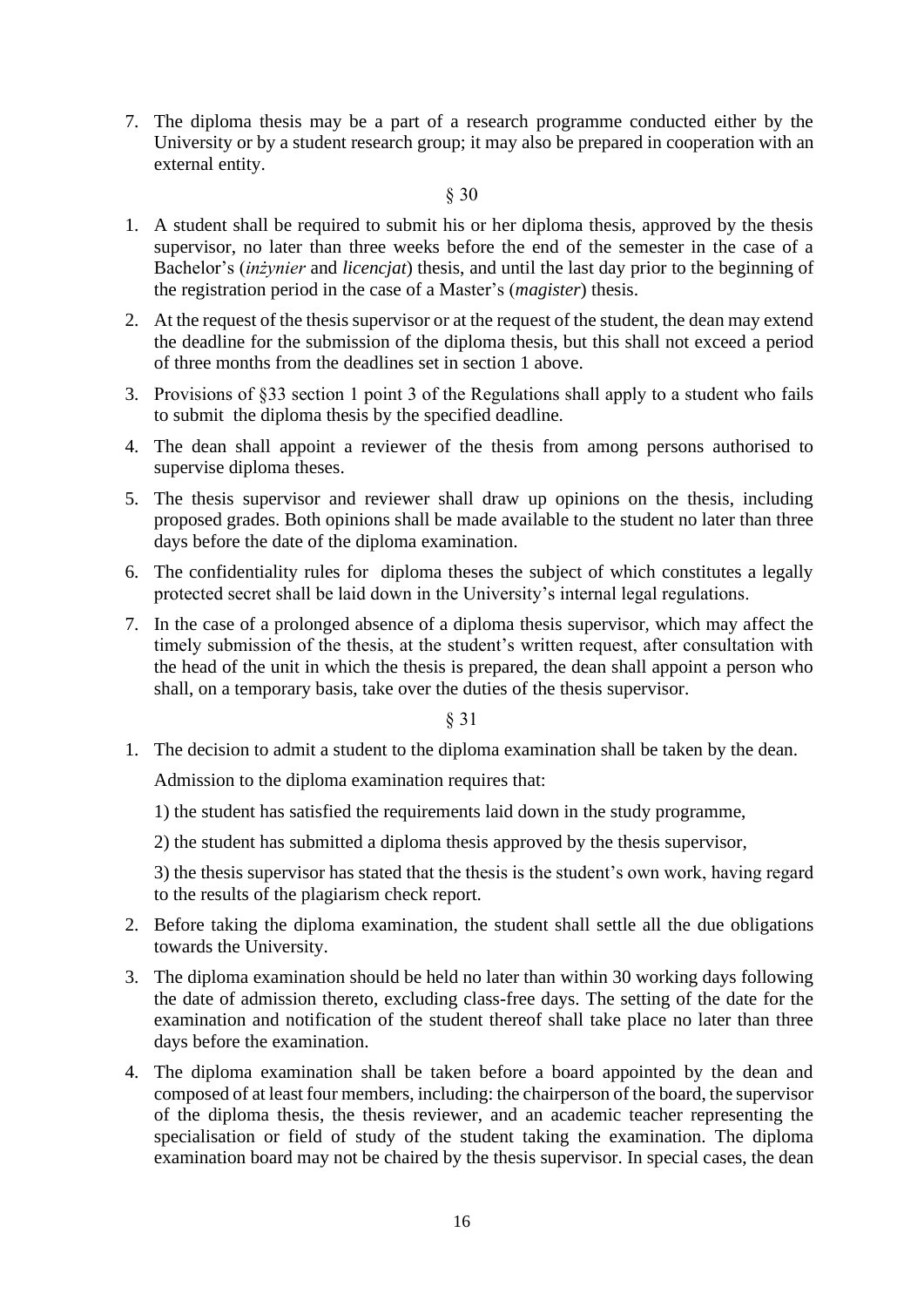may appoint a person to act as the substitute for the supervisor or reviewer of the diploma thesis.

- 5. At the request of the student or the thesis supervisor, an appointed academic teacher or a student appointed by the faculty-level student self-government body may participate as observers in the examination.
- 6. The diploma examination shall be an oral examination. Only members of the diploma examination board shall have the right to ask questions during the examination.
- 7. The diploma examination shall be conducted in the language of instruction. At the student's request, the dean may give consent for the diploma examination to be conducted in a language other than the language of instruction.
- 8. The diploma examination board shall determine the grade for the diploma thesis, having regard to the grades proposed by the thesis supervisor and the reviewer. If the diploma thesis is awarded an unsatisfactory grade, it shall be deemed not to have been submitted.
- 9. On successful completion of the diploma examination, the board shall determine:
	- 1) the grade for the diploma examination,
	- 2) the final grade for the course of study to be given in accordance with §32 section 2 and the final result of the course of study in accordance with §32 section 3.
- 10. At the request of the diploma examination board, the dean may apply to the Rector to distinguish the graduate who graduated with an excellent result. The form of distinguishing graduates shall be determined by the Rector.
- 11. If, for duly justified reasons, a student fails to take the diploma examination on a specified date, the dean shall set another date for the examination.
- 12. If a student fails the diploma examination, or, for no justifiable reason, fails to take the diploma examination on the appointed day, the dean shall set another date for the examination, which shall be deemed final. The second examination should take place after one month has elapsed but no later than within three months following the first examination date. In justified cases, at the request of the student and upon the consent of the dean, the second examination may be held earlier.
- 13. If a student fails the diploma examination on the second date, provisions of §33 section 1 point 3 of the Regulations shall apply.

- 1. Having passed the diploma examination, a graduate shall obtain a higher education diploma.
- 2. The final numerical result shall be calculated up to two decimal points and shall be equal to the sum of:
	- 1) 0.6 of the weighted average of all overall grades for courses, with weightings proportional to the number of credit points allocated to each course,
	- 2) 0.3 of the grade for the diploma thesis,
	- 3) 0.1 of the grade for the diploma examination.
- 3. The final grade for the course of study shall be based on the final numerical result and determined in accordance with the following rule:
	- 1) 4.70 and above excellent,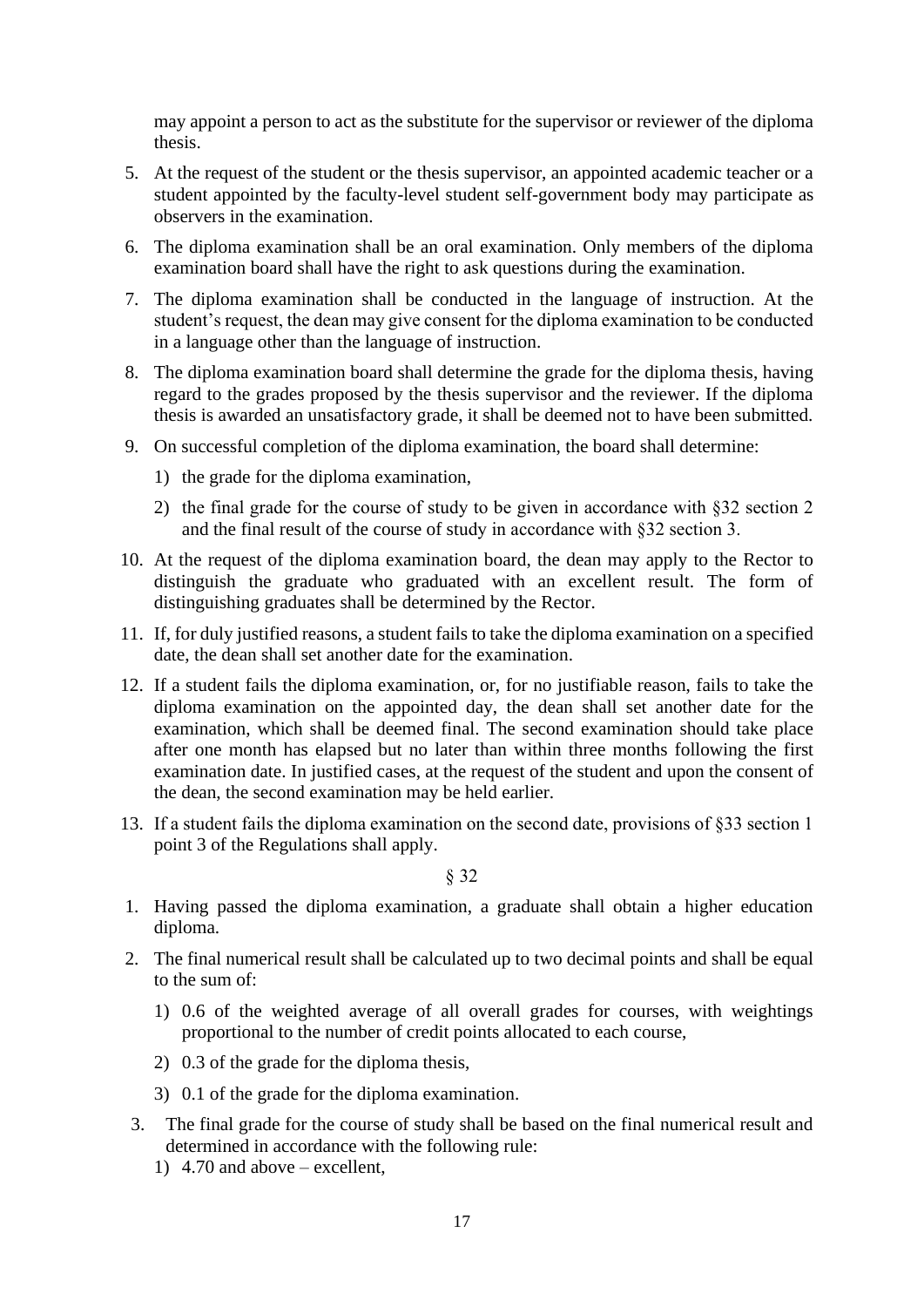- 2) between 4.40 and  $4.69$  very good,
- 3) between  $4.10$  and  $4.39$  above good,
- 4) between 3.80 and 4.09 good,
- 5) between 3.50 and 3.79 fairly good,
- 6) up to  $3.49$  satisfactory.
- 4. Within 30 days of the completion of studies, the University shall award the graduate with the higher education diploma and the diploma supplement, as well as two copies thereof, including, at the graduate's request, their copies in translation into a foreign language.
- 5. At the graduate's request, submitted within 30 days prior to the submission of the diploma thesis, the University shall issue:
	- 1) an additional copy of the diploma translated into one of the following languages: English, French, Spanish, German or Russian,
	- 2) an additional copy of the diploma supplement translated into English.
- 6. The documents referred to in sections 4 and 5 shall be issued free of charge subject to § 40 section 2, following the student's submission of his or her current photographs if required. The photographs shall be submitted by the student with the diploma thesis.
- 7. The faculty may organise a special graduation ceremony at which higher education diplomas shall be presented by the dean.

# **VII. Striking off the register of students and termination of the student status**

- 1. The dean shall take a decision to strike a student off the register of students if he or she:
	- 1) has not taken up study;
	- 2) has withdrawn from study;
	- 3) has not submitted the diploma thesis or has not taken the diploma examination by the specified deadline;
	- 4) has been punished with the disciplinary penalty of expulsion from the University.
- 2. The Rector may take an administrative decision to strike a student off the register of students if he or she:
	- 1) has failed to attend obligatory classes;
	- 2) has demonstrated no progress in learning;
	- 3) has failed to complete successfully a semester or year of study within the specified time limit;
	- 4) has failed to pay study-related fees.
- 3. Failure to swear the academic oath within 14 days from the date the classes commence shall be the equivalent to withdrawal from study.
- 4. A written notification of withdrawal from study shall be submitted to the dean.
- 5. Lack of academic progress shall be stated in the event the student fails to obtain registration for the next study stage within the specified registration time limit or fails to meet the requirements defined in the study programme before submission of the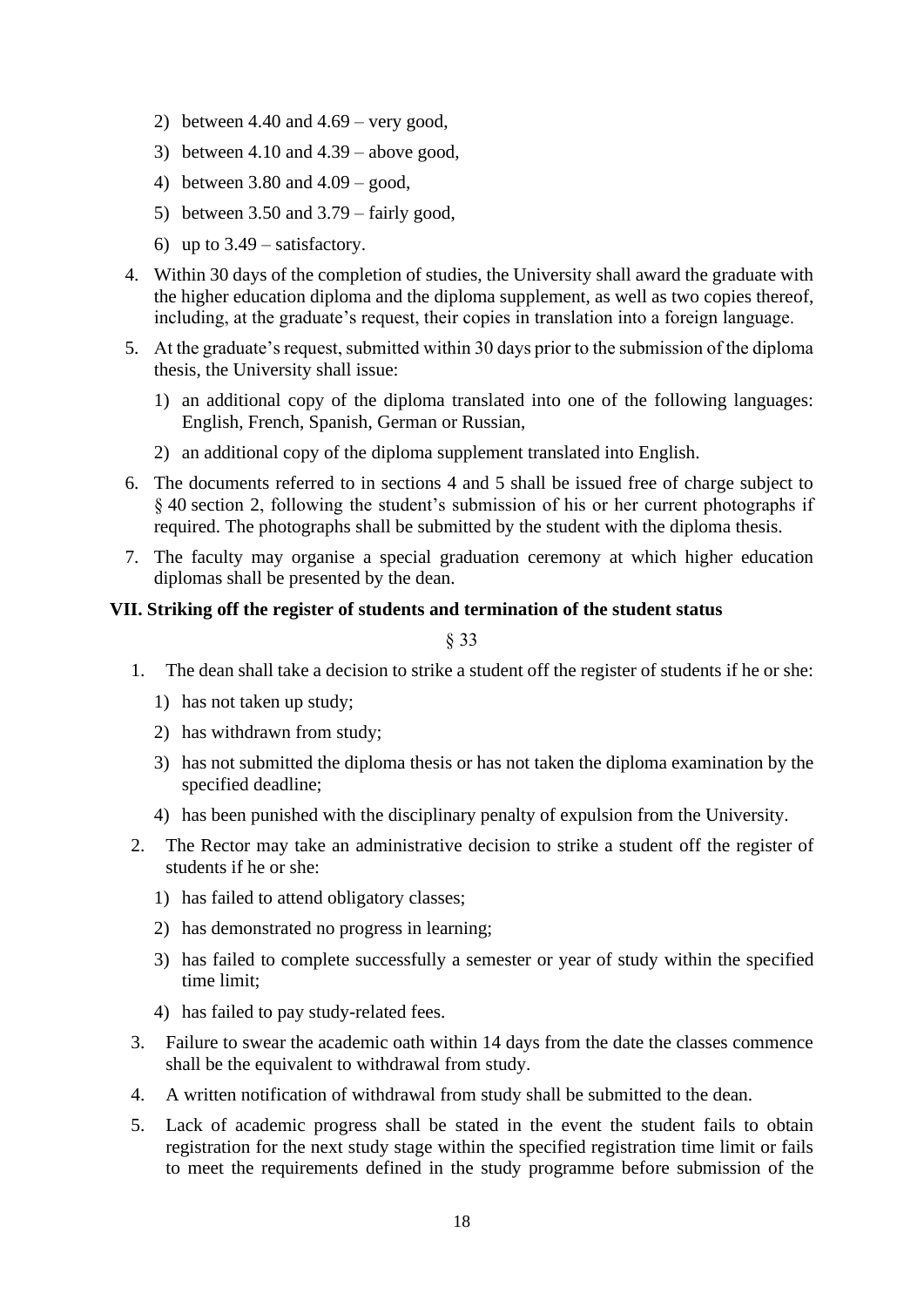diploma thesis in the last semester of study.

- 6. Unjustified non-attendance at mandatory classes shall be the basis for striking the student off the register of students and shall prevent his or her registration for the subsequent study stage.
- 7. In the case of:
	- 1) a student's death,
	- 2) student's loss of legal capacity,
	- 3) revoking the decision on admission to study

student status shall be terminated, which shall have the same consequences as striking a student off the register of students.

8. A person struck off the register of students, except for the case referred to in section 7 point 1, shall be required to settle all financial and material liabilities towards the University within 14 days of the day when the administrative decision on striking off the register of students has become final and binding.

# **VIII. Student rights**

- 1. In addition to the rights stemming from the universally binding legal acts, the Statute, and other internal laws binding at the University, a student shall have the right to:
	- 1) develop his or her interests in the areas of research, culture, tourism and sports and make use, for this purpose, of the teaching facilities, IT infrastructure, equipment and other resources available at the University and receive relevant support from the academic staff and other bodies of the University, in accordance with the regulations laid down in the University's internal legal regulations,
	- 2) make use of the library resources and scientific information available in the University library system,
	- 3) pursue membership in student organisations, in particular student research groups, artistic and sports teams and clubs, as well as participating in research, development and implementation work conducted at the University and within domestic and international educational programmes,
	- 4) receive financial support in accordance with the rules stemming from the universally binding legal acts and the University's internal legal regulations,
	- 5) express directly or indirectly through student representatives in the University collegial bodies his or her opinion on the education process, on the completion of teaching obligations by academic teachers, and on other matters affecting academic and student affairs,
	- 6) make complaints and recommendations on the organisation and course of studies, and on relevant social matters,
	- 7) participate in the work of University collegial bodies in compliance with the rules laid down in the Act and in the Statute,
	- 8) jointly decide through student self-government bodies on matters related to the functioning of the University, the education process, awarding financial support,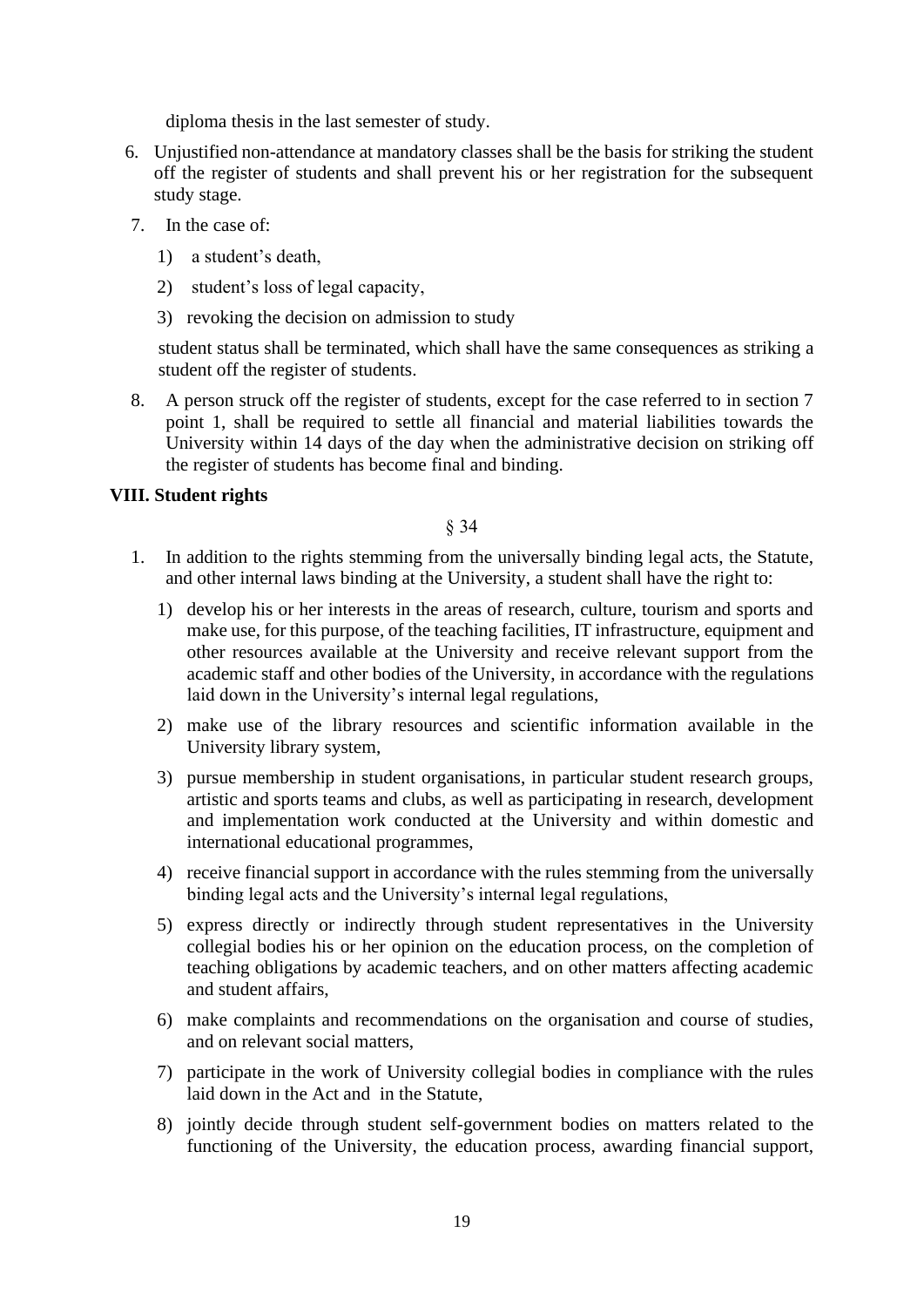prizes and distinctions to students, as well as allocation of funds for student matters by the University,

- 9) apply to be accommodated along with his or her spouse and children at a University hall of residence,
- 10) participate in the social and cultural life of the University.
- 2. A student shall hold the passive and active voting rights in elections to the University governing and other collegial bodies, based on the regulations laid down in the Act and in compliance with the University's internal legal regulations.
- 3. A student shall have the right to pursue the study programme he or she was admitted to for a period at least equal to the nominal duration of study, calculated from the commencement date of the study.
- 4. In the event a study programme in a given field of study, level of study or educational profile ceases to be provided, the University shall ensure that the student can continue his or her study at the same level and profile in a field of study related to the scientific discipline which the original field of study was assigned to.
- 5. A student may be awarded distinctions and prizes by the Rector or the dean. A distinction or prize may be, in particular:
	- 1) a commendation entered into the student academic records,
	- 2) a distinction entered into the student academic records,
	- 3) a prize in kind or cash.

Other forms of distinction may be used and various types of distinctions and prizes may be awarded in combination.

6. The criteria and rules for the award of distinctions and prizes shall be laid down in separate regulations in force at the University. Information on prizes and distinctions should be announced to the academic community.

- 1. A student may transfer to another field of study upon the consent of the dean of the receiving faculty and of the dean of the home faculty. The dean of the receiving faculty may refuse to consent to the transfer where, for example, the applicant for the transfer fails to meet the qualification requirements for persons admitted to study through admissions procedure or where there are significant curriculum differences.
- 2. Only a student who has successfully completed at least the first year of first-cycle study or long-cycle Master's study, or the first semester of second-cycle study shall be eligible to apply for transfer.
- 3. Upon recognition of the learning outcomes and course credits achieved by the student prior to the transfer, the dean may set a list of curriculum differences that the student shall be obliged to make up for and the final dates for their completion.
- 4. The dean may give permission for the transfer of a student from a full-time degree programme to a part-time degree programme, and vice versa. In the case of transfer from a full-time degree programme to a part-time degree programme at the same faculty, the student shall be exempt from the requirements referred to in section 2 above.
- 5. The decision on transfer to another study programme shall be taken by the Rector.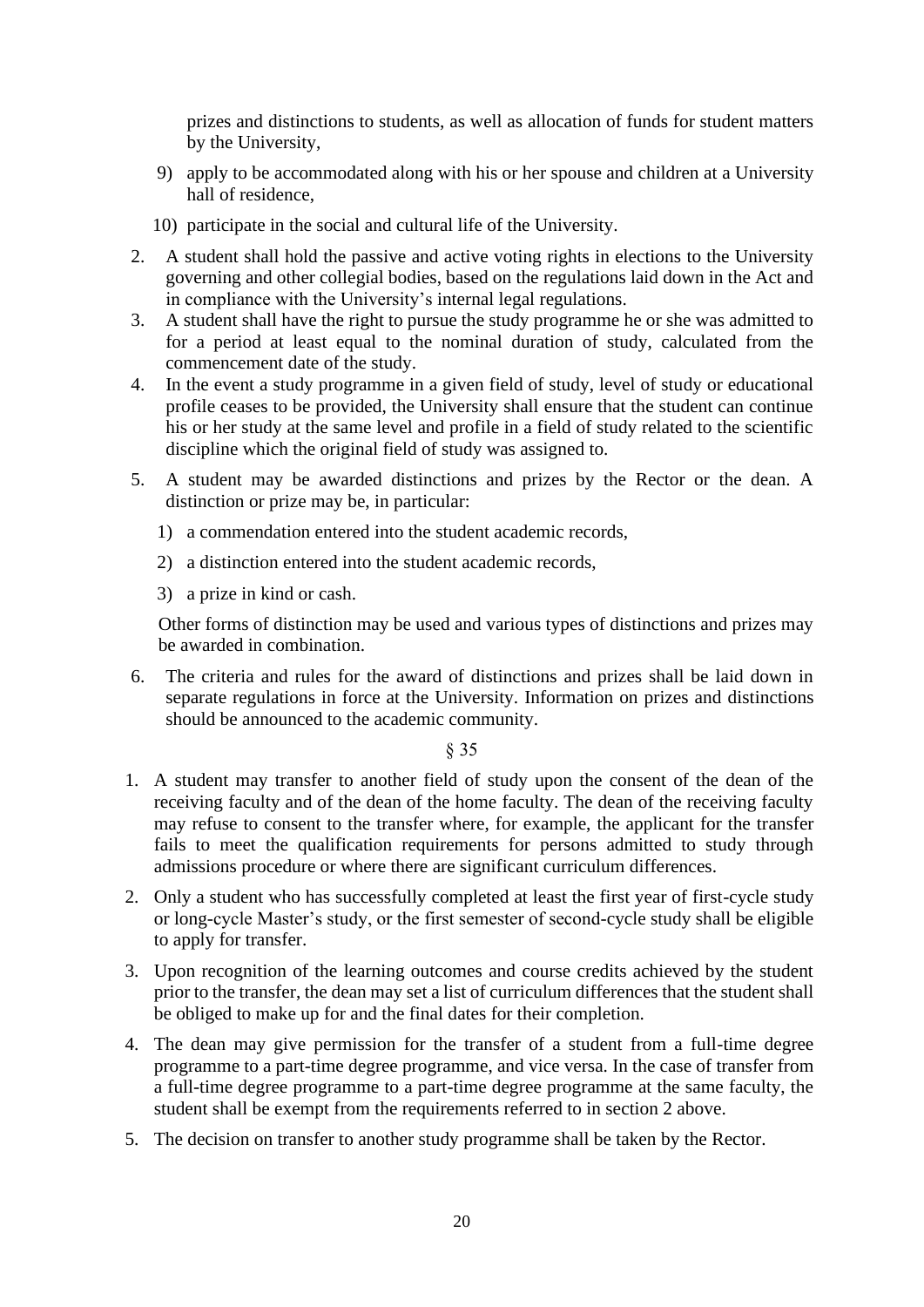- 1. A student shall be entitled to take leaves of absence from classes and leaves of absence from classes with an option to undergo verification of the achieved learning outcomes defined in the study programme. The student may be granted the following leaves of absence:
	- 1) health leave of absence,
	- 2) special leave of absence,
	- 3) unconditional leave of absence.
- 2. A leave of absence shall be granted by the dean at the request of the student. A leave of absence may not be granted for a period longer than two consecutive semesters.
- 3. Health leave may be granted by the dean only on the basis of a certificate issued by an authorised physician. The template for applications for a health leave of absence shall be laid down in the University's internal legal regulations.
- 4. Special leave shall be granted by the dean to a student who, upon the dean's consent, takes an extra-curricular part of his or her degree programme in another higher education institution or undertakes a job training or an internship, or to a student who has documented significant extraordinary circumstances, or when there are other justifiable reasons for granting such leave.
- 5. Special leave of absence shall be granted by the dean to
	- 1) a pregnant student for the period before childbirth,
	- 2) a parent-student for a maximum period of one year at the request submitted no later than one year after the birth of his or her child,

but if the leave ends during a semester, the dean may extend it until the end of the semester.

- 6. Unconditional leave shall be granted by the dean at the request of a student who has successfully completed at least the first year of first-cycle study or long-cycle Master's study, or the first semester of second-cycle study. Such leave may be granted only once over the entire duration of studies and no later than within 14 days from the beginning of a semester.
- 7. When granting a leave of absence which allows for the verification of the achieved learning outcomes defined in the study programme, the dean shall define the requirements for the student subject to the verification of the achieved learning outcomes.
- 8. Courses failed by the student in the semester for which the health leave of absence was granted shall be deemed not to have been completed, except for the courses that upon the dean's consent the student may complete after the leave of absence.
- 9. A student should apply for a leave of absence immediately after the circumstances justifying his or her application for a leave of absence have occurred.
- 10. During the leave of absence, the student shall retain student rights. The entitlement to financial support over that period shall be laid down in the Act and the University's internal legal regulations.
- 11. A student who returns from a leave of absence may be obliged by the dean to complete, within specified time limits additional courses resulting from the changes made to the study programme during the leave of absence.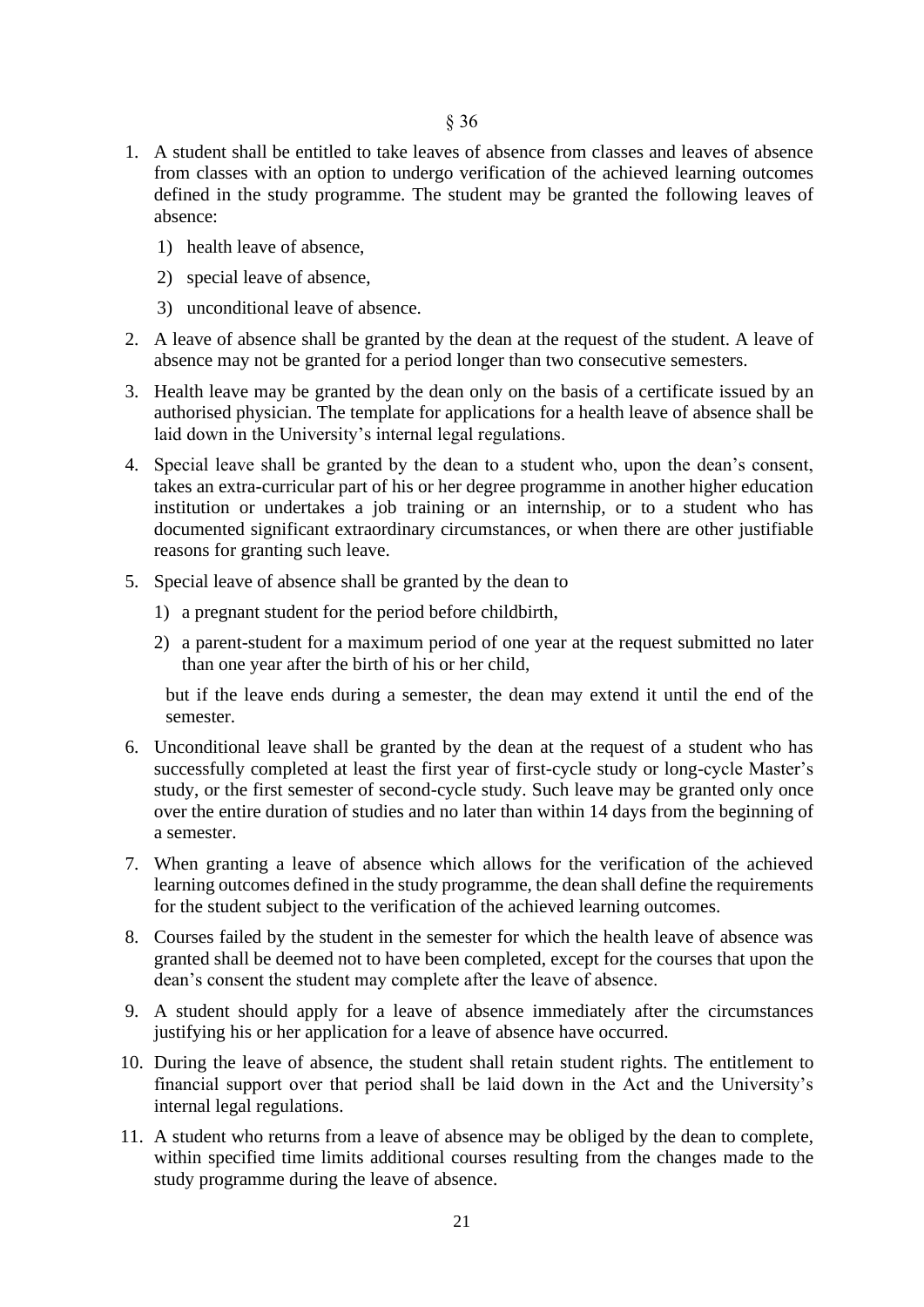12. In justified cases, the dean or Rector may, at the request of the student, excuse a shortterm non-attendance in classes.

# **IX. Student duties and responsibility**

§ 37

- 1. A student shall conduct himself or herself in accordance with the academic oath and the University's internal legal regulations. In particular, a student shall:
	- 1) pursue his or her studies in accordance with the study programme and timetable, in particular attend classes and organisational meetings, obtain credit for courses and take examinations, complete internships and complete any other tasks stemming from the study programme,
	- 2) act with honesty towards the University and the academic community and, in particular, observe the rules of social conduct,
	- 3) uphold the interests of the University and care for the University property,
	- 4) obey the regulations on intellectual property rights,
	- 5) on the basis of a referral from the University, obtain and have a medical certificate on no contraindications for study in a given field of study,
	- 6) immediately inform the University of any changes in the personal data during the study, in particular correspondence address, and also of a change of the ID documents and changes that may impact the scope and amount of the awarded financial support,
	- 7) use documents and information available to the student through the University's IT system, in particular verify in the system his or her individual financial liabilities, partial and overall course grades and registration status,
	- 8) use the accounts in the University's email system and regularly check the individual email box; information forwarded to the student by the University administration through the system shall be binding for the student;
	- 9) complete the required health and safety trainings.
- 2. A student shall timely pay the study-related tuition fees and fees for educational services if such fees result from the regulations in force at the University. Failure to pay the fees within a specified time limit may result in striking a student off the register of students in accordance with § 33 section 2 point 4.

- 1. A student shall be answerable for demeaning student dignity or for any breach of the regulations in force at the University, including the appropriation of the authorship of another person's complete work or part thereof.
- 2. A person aware that a student has committed an act which may give rise to disciplinary proceedings shall report the fact to the Rector through the intermediary of the dean.
- 3. The decision to refer a case to the Disciplinary Prosecutor shall be taken by the Rector.
- 4. Disciplinary penalties shall include:
	- 1) caution,
	- 2) reprimand,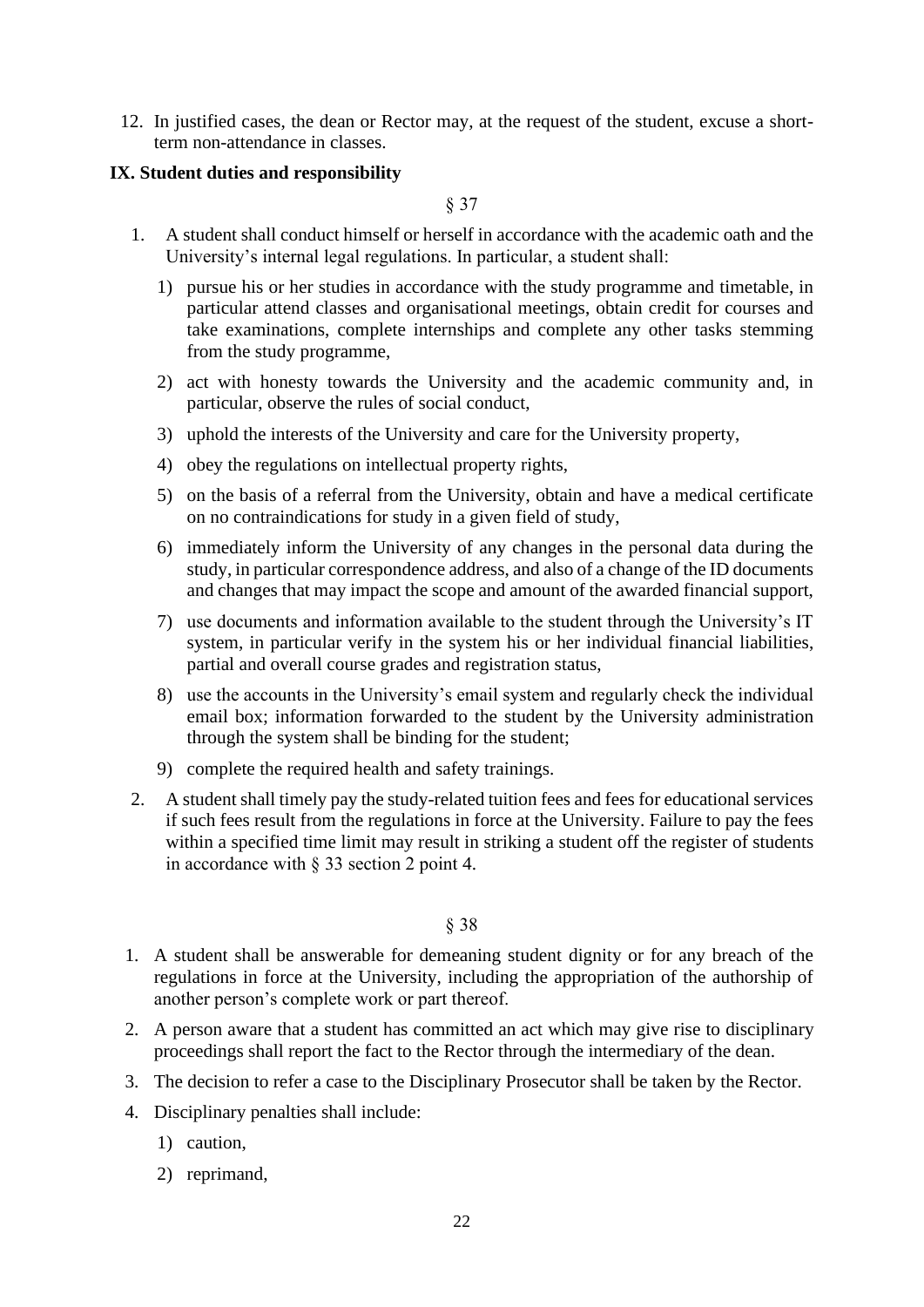- 3) reprimand with a warning,
- 4) suspension of certain student rights for a period of up to one year,
- 5) expulsion from the University.
- 5. For minor breaches, the Rector may inflict the penalty of a caution, after a prior hearing with the defendant or his or her defence counsel. A student who has been punished with a caution by the Rector or a student self-government body may lodge an appeal with the Disciplinary Committee within fourteen days of the receipt of the penalty notice. In this case, the Disciplinary Committee may inflict only the penalty of a caution.
- 6. A student may not be simultaneously punished for the same act by the Rector and the Disciplinary Committee for Students.
- 7. The decision of the Disciplinary Committee for Students may be appealed against to the Disciplinary Appeals Committee for Students within 14 days of the receipt of the decision. A final decision of the Disciplinary Appeals Committee for Students may be appealed against to the administrative court.
- 8. A student who is under the influence of illegal psychoactive drugs may not participate in classes, otherwise disciplinary proceedings shall be initiated or a disciplinary penalty referred to in section 4 shall be inflicted.
- 9. A disciplinary penalty shall be erased from the register of penalties 3 years after the penalty decision became final. The body which inflicted the disciplinary penalty may decide to erase it from the register of penalties at the request of the penalised, submitted no earlier than a year since the penalty decision became final.
- 10. Detailed rules for disciplinary proceedings shall be laid down in separate regulations in force at the University.

# **X. Terms and conditions for participation of exceptionally gifted pupils in courses provided within study programmes**

- 1. Exceptionally gifted upper-secondary school pupils, hereinafter referred to as pupils, may apply to the dean with a request to participate in courses provided within study programmes relevant to their talents and interests.
- 2. Decision on a pupil's participation in courses shall be taken by the dean upon recommendation of the school headmaster and, in the case of underage pupils, also the consent of the parents or legal guardians of the pupil.
- 3. A pupil allowed to participate in courses shall have the right to use the teaching premises and facilities of the University and to receive support from its academic staff. He or she may also participate in student research activities.
- 4. A pupil shall be obliged to observe the rules and regulations binding at the University.
- 5. Course credit for a pupil shall be awarded on the basis of rules binding for students and shall be entered into the Pupil's Transcript of Academic Progress. The dean may determine an individualised method of awarding course credit for pupils.
- 6. A student completing a study programme which covers courses he or she participated in as a pupil may be exempt from the requirement to obtain credit for the courses he or she has already passed. The decision in this regard shall be taken by the dean.
- 7. A student completing another study programme than the study programme which covers